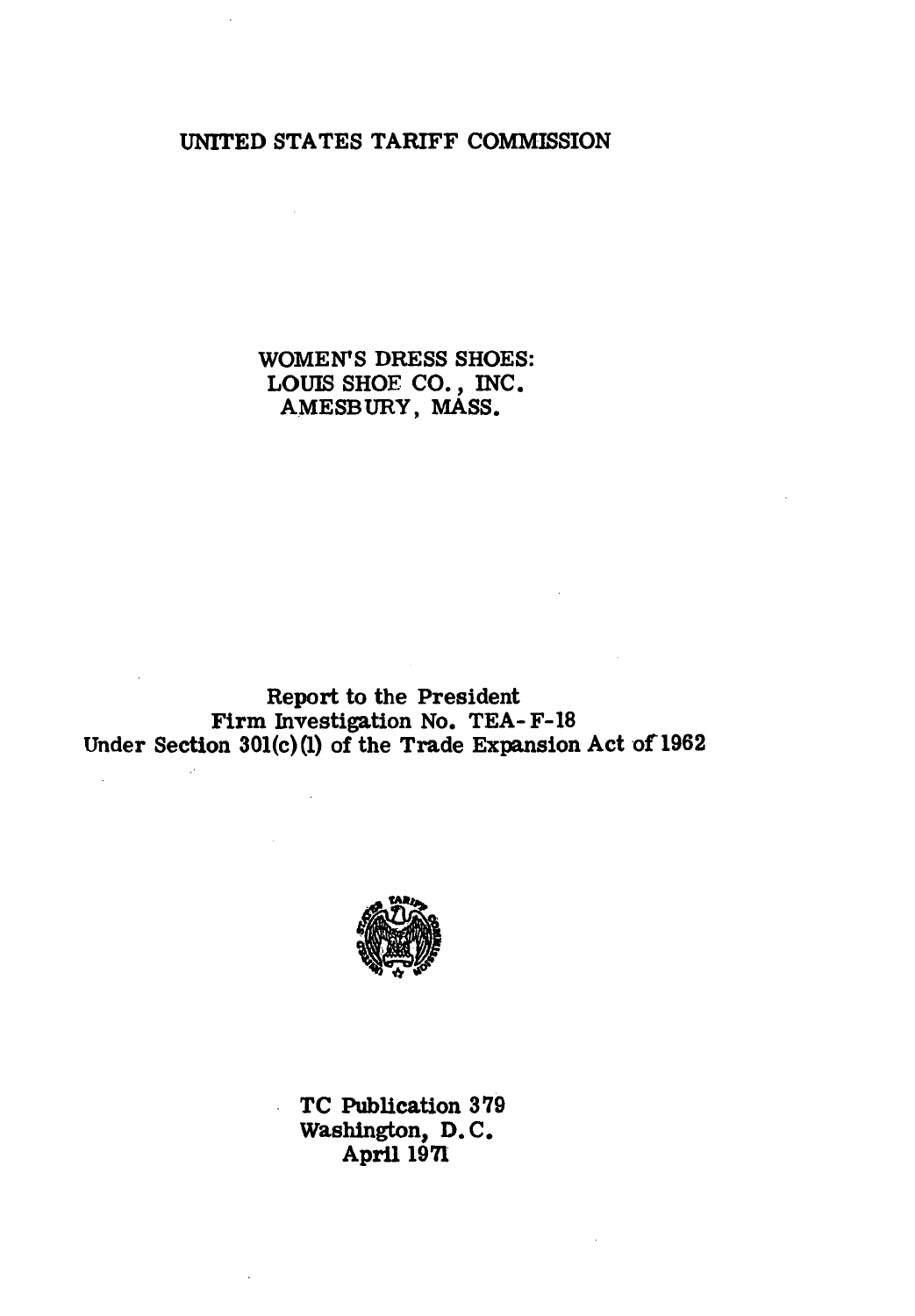# UNITED STATES TARIFF COMMISSION

Glenn W. Sutton

Bruce E. Clubb

Will E. Leonard, Jr.

George M. Moore

J. Banks Young

Kenneth R. Mason, Secretary

Address all communications to United States Tariff Commission Washington, D.C. 20436

 $\sim$ 

------------------

..................................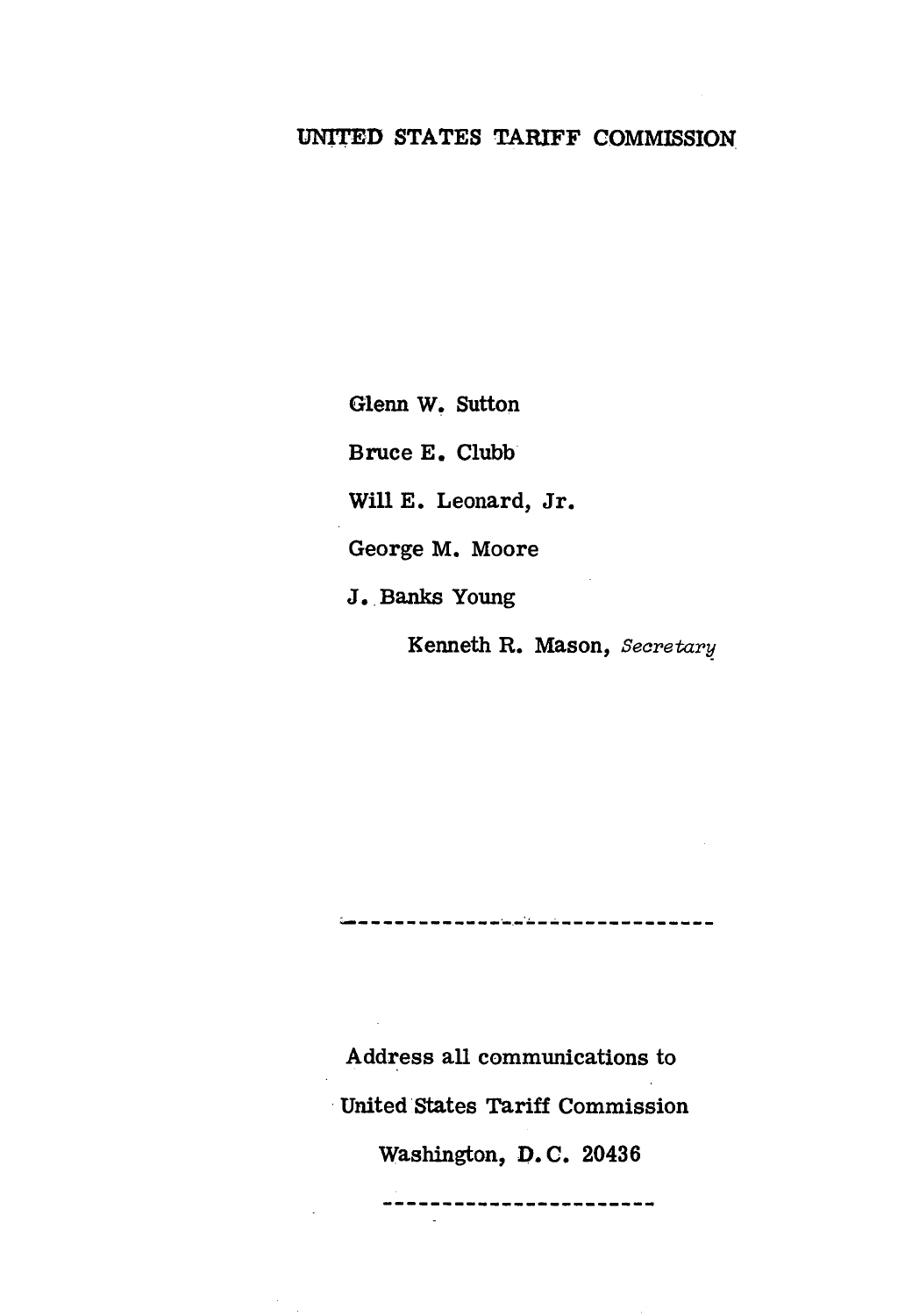#### CONTENTS

 $\mathbb{R}^2$ 

#### Page

|                                                                | 1        |
|----------------------------------------------------------------|----------|
| Findings of the Commission---------------------------------    | 2        |
| Views of Commissioners Clubb and Moore---------------------    | 3        |
| Views of Commissioners Sutton and Leonard-----------------     |          |
| Information obtained in the investigation:                     |          |
| Description of articles under investigation----------------    | A-1      |
|                                                                | $A-5$    |
| U.S. consumption, production, and imports-----------------     | - A–6    |
| Prices in the U.S. market-----------------------------------   | $A - 9$  |
| Data relating to the Louis Shoe Co., Inc.:                     |          |
| * * * * *<br>$\star$<br>∗                                      |          |
|                                                                |          |
|                                                                |          |
| Table 1.--U.S. rates of duty applicable to women's and misses' |          |
| footwear of types provided for in specified TSUS items,        |          |
| July 1, 1934 and GATT concessions----------------------------- | $A-19$   |
| Table 2.--Nonrubber footwear for women and misses: U.S. rates  |          |
| of duty and imports for consumption, by specified TSUS items,  |          |
|                                                                | $A - 20$ |
|                                                                |          |
|                                                                |          |
|                                                                |          |
|                                                                |          |

\* \* \* \* \* \* \*<br>.

Note.--The whole of the Commission's report to the President may note: The whole of the commission's report to the resident may not be made public since it contains certain information that would result in the disclosure of the operation of an individual firm. This published report is the same as the report to the President, except that the above-mentioned information has been omitted. Such omissions are indicated by asterisks.

 $\bar{a}$ 

 $\ddot{\phantom{a}}$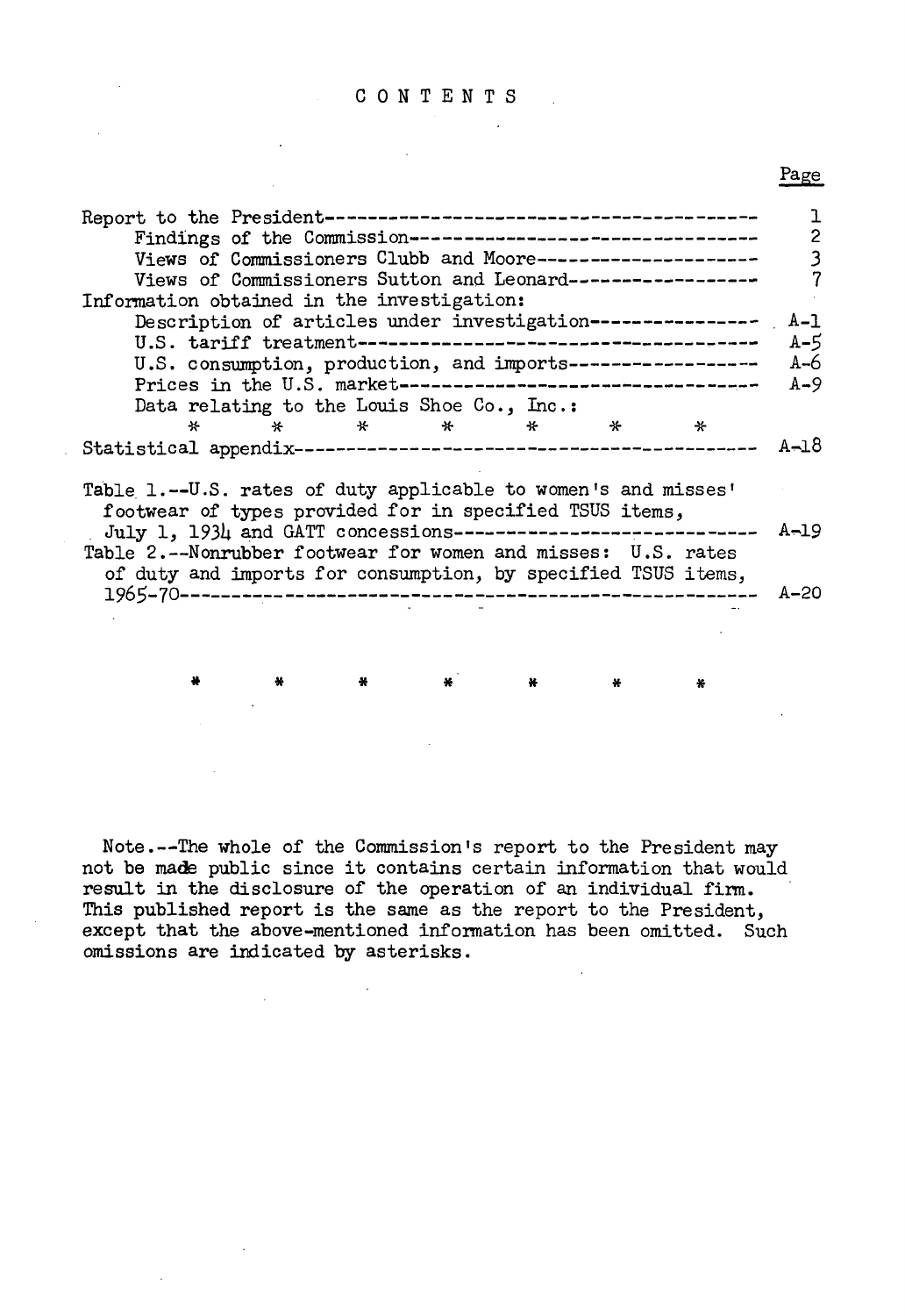$\mathcal{L}^{\text{max}}_{\text{max}}$ 

 $\label{eq:2.1} \frac{1}{\sqrt{2}}\int_{\mathbb{R}^3}\frac{1}{\sqrt{2}}\left(\frac{1}{\sqrt{2}}\right)^2\frac{1}{\sqrt{2}}\left(\frac{1}{\sqrt{2}}\right)^2\frac{1}{\sqrt{2}}\left(\frac{1}{\sqrt{2}}\right)^2\frac{1}{\sqrt{2}}\left(\frac{1}{\sqrt{2}}\right)^2.$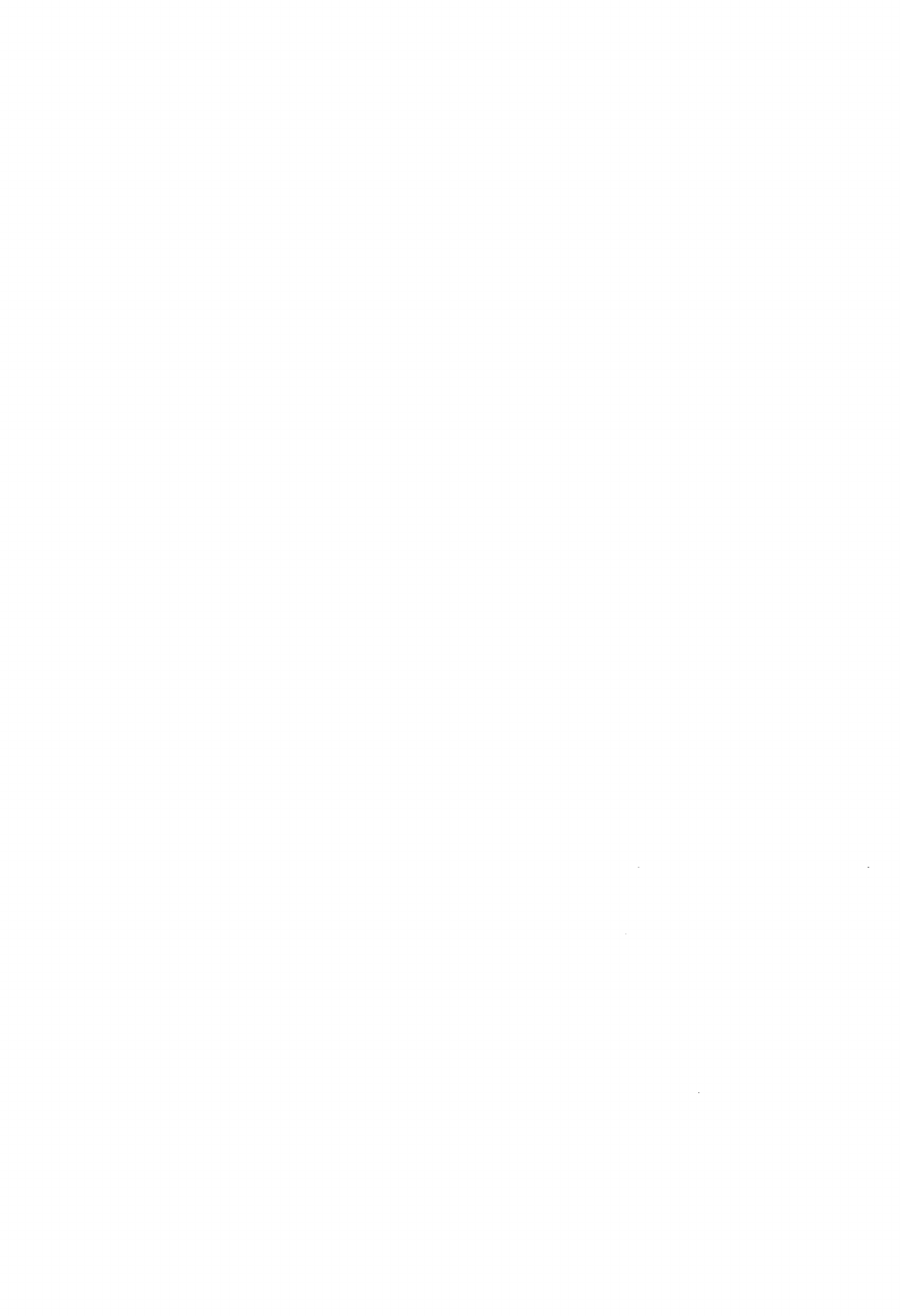#### REPORT TO THE PRESIDENT

U.S. Tariff Commission, April 2, 1971.

To the President:

In accordance with section  $301(f)(1)$  of the Trade Expansion Act of 1962 (76 ftat. 885), the U.S. Tariff Commission herein reports the results of an investigation made under section  $301(c)(1)$  of that act, in response to a petition filed by a firm.

On January 11, 1971, the Louis Shoe Co., Inc.  $r \circ f$ , Amesbury, Mass., filed a petition for determination of its eligibility to apply for adjustment assistance. The petition was supplemented by letter of Jarmary 28, 1971, and the Commission, accordingly, on February 9, 1971, instituted an investigation to determine whether, as a result in major part of concessions granted under trade agreements, articles like or directly competitive with women's dress shoes produced by the aforementioned firm are being imported into the United States in such increased quantities as to cause, or threaten to cause, serious injury to such firm.

Public notice of the receipt of the petition and of the institution of the investigation was given by publication in the Federal Register of February 12, 1971 (36 F.R. 2948). No public hearing was requested, and none was held.

The information in this report was obtained principally from the officials of the petitioning firm and from the Commission's files.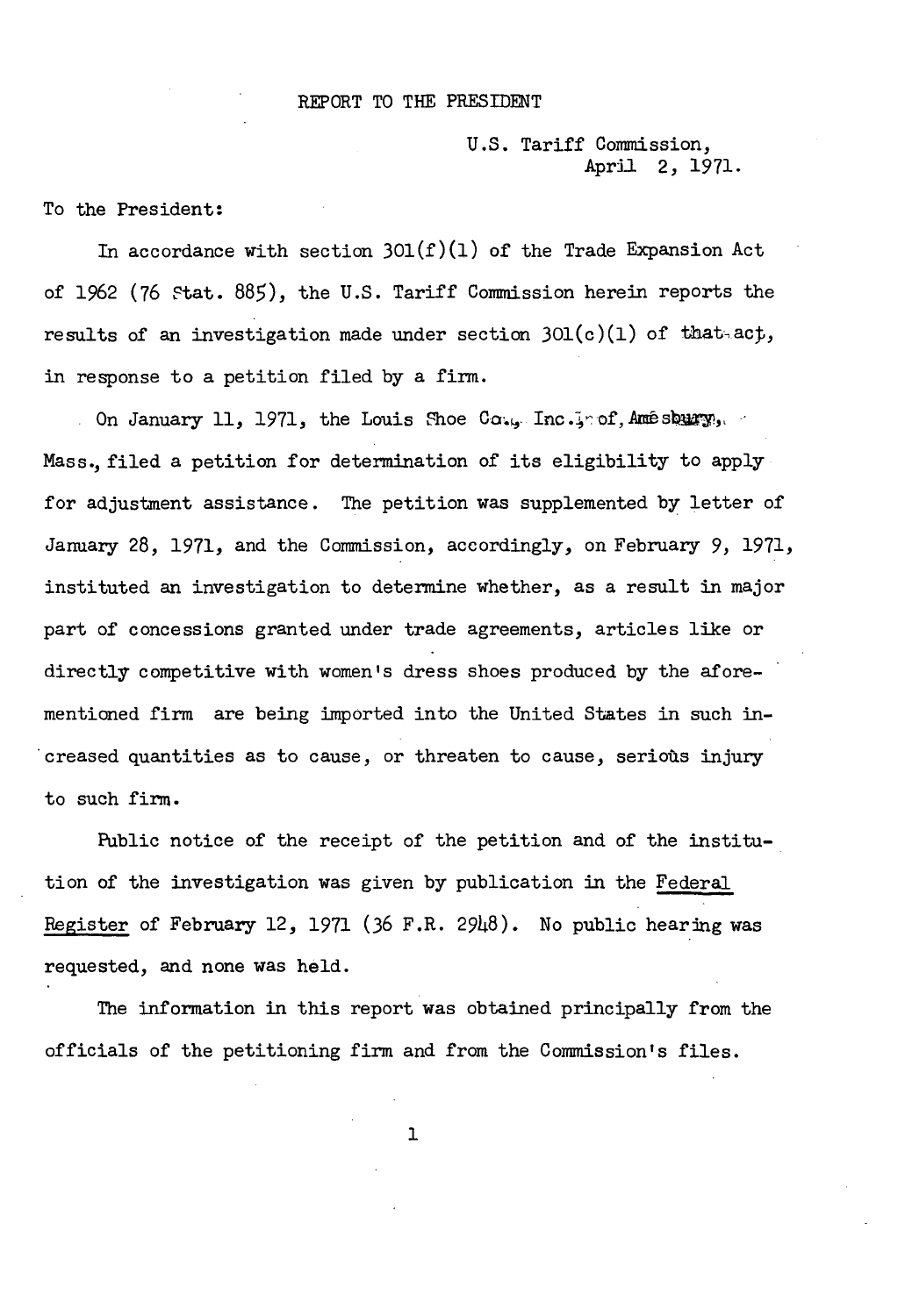### Finding of the Commission l/

On the basis of its investigation, the Commission, being equally divided,  $2/$  makes no finding under section  $301(c)(1)$  of the Trade Expansion Act of 1962 with respect to whether articles like or directly competitive with wanen's dress shoes produced by Louis Shoe Company, Amesbury, Mass., are, as a result in major part of concessions granted under trade agreements, being imported in such increased quantities as to cause, or threaten to cause, serious injury to such firm.

1/ Commissioner Young did not participate in the decision. °1}./ Presiding Commissioner Sutton and Commissioner Leonard found in the negative; Commissioners Clubb and Moore found in the affirmative.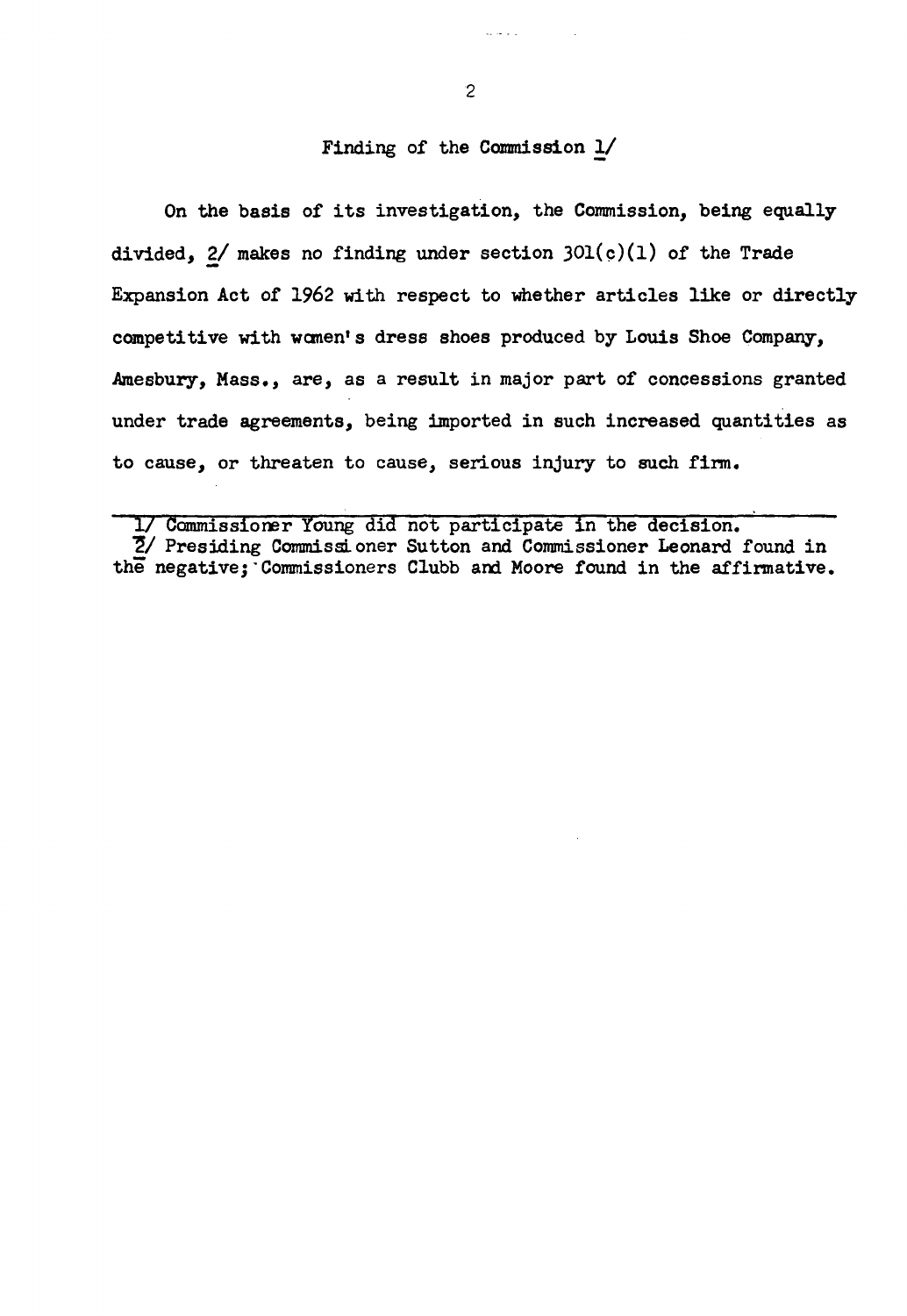#### Views of Commissioners Clubb and Moore

This investigation relates to a petition filed by the Louis Shoe Company of Amesbury, Mass., under section 30l(a)(2) of the Trade. Expansion Act of 1962 for a determination of its eligibility to apply for adjustment assistance. The Louis Shoe Company, which is still in operation, produces women's dress shoes of cement construction. About  $*$  \* \* of the firm's recent output has consisted of shoes with vinyl uppers, about  $* * *$  of shoes with leather uppers, and the remainder, shoes with fabric uppers. The shoes have retailed from approximately  $*$ ,  $*$  to  $*$ ,  $*$   $*$  per pair.

Under section  $301(c)(1)$  of the Trade Expansion Act, the Commission must make an affirmative determination if the following four conditions  $are met:$ 

- (l} Imports of a product like or directly competitive with an article produced by the firm are increasing;
- (2) The increased imports are a result in major part of concessions granted under trade agreements;
- (3) The firm is seriously injured, or threatened with serious injury; and,
- $(4)$  The increased imports resulting from trade-agreement concessions are the major factor in causing or threaten ing to cause the serious injury.

We believe that each of these requirements has been met in the instant case, and therefore we have made an affirmative determination.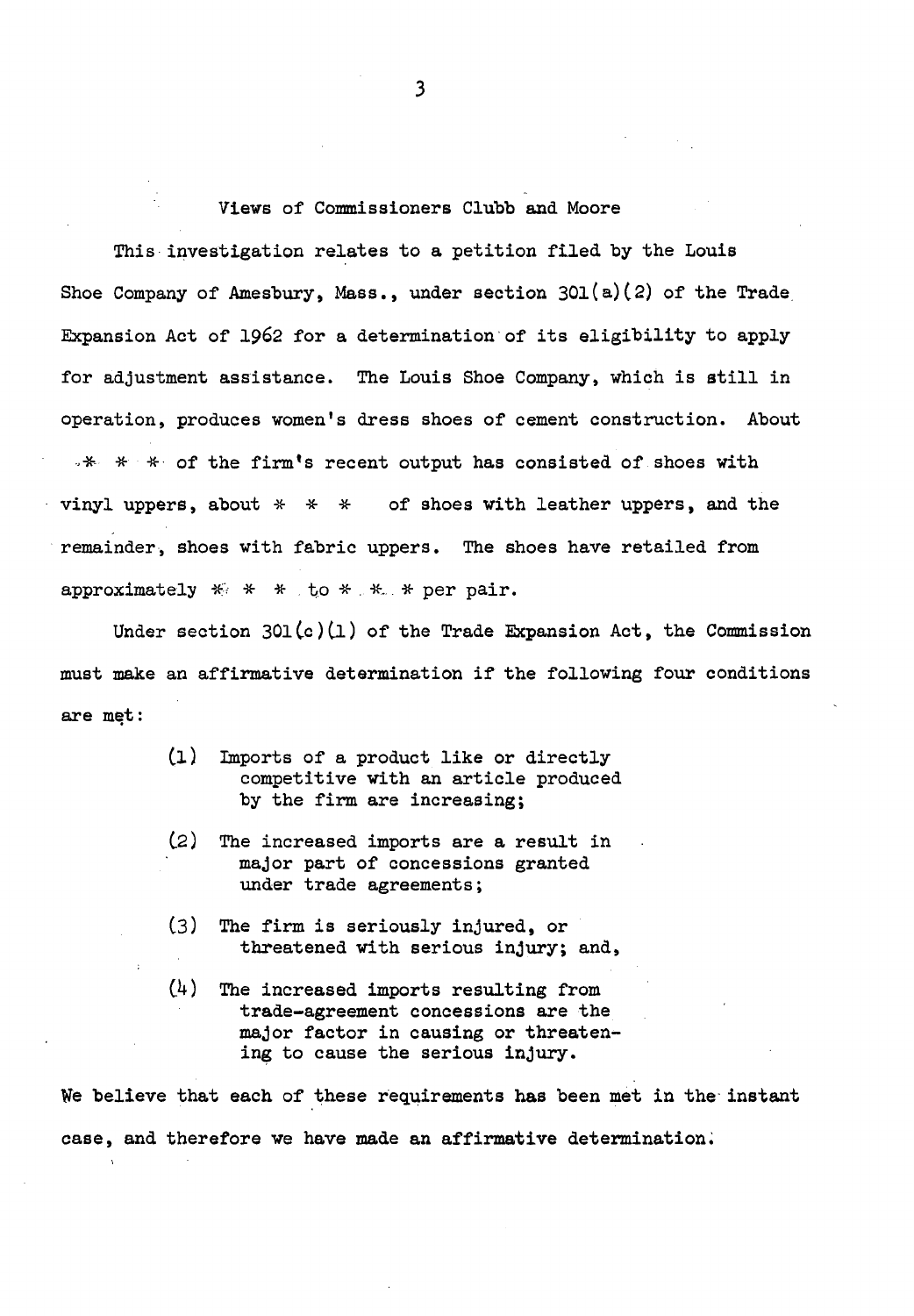#### Increased imports in maJor part a result of tradeagreement concessions

The footwear produced by the Louis Shoe Company is similar in type, construction, and price to that involved in other recent investigations conducted by the Commission. We concluded in those investigations that, within the meaning of the statute, like or directly competitive footwear was being imported in increased quantities and that the increased imports were in major part the result of tradeagreement concessions. For the reasons set forth in those investigations, 1/ we reach a similar conclusion in the instant case. To our comments in the earlier reports, we would add the observation that the full impact of trade-agreement concessions on women's dress shoes was not felt until 1969 and 1970 when there was a softening in the U.S. market for such footwear; under the conditions prevailing in those years, foreign-made women's shoes, which generally were lower priced than domestic shoes, became even more attractive buys to retailers than they had been. Thus, we have concluded that the first two requirements for an affirmative finding have been met.

#### Threat of serious injury

The third requirement of the Act is that the firm must be suffering serious injury or be threatened with serious injury. We have

 $\mathbf{h}$ 

<sup>1/</sup> Women's and Misses' Dress Shoes with Leather, Vinyl, or Fabric Uppers . . ., TC Publication 323, 1970, at 11-14, and Nonrubber Footwear: Report to the President on Investigation No. TEA-I-18 TC Publication 359, 1971,at 12-13 and 17-19.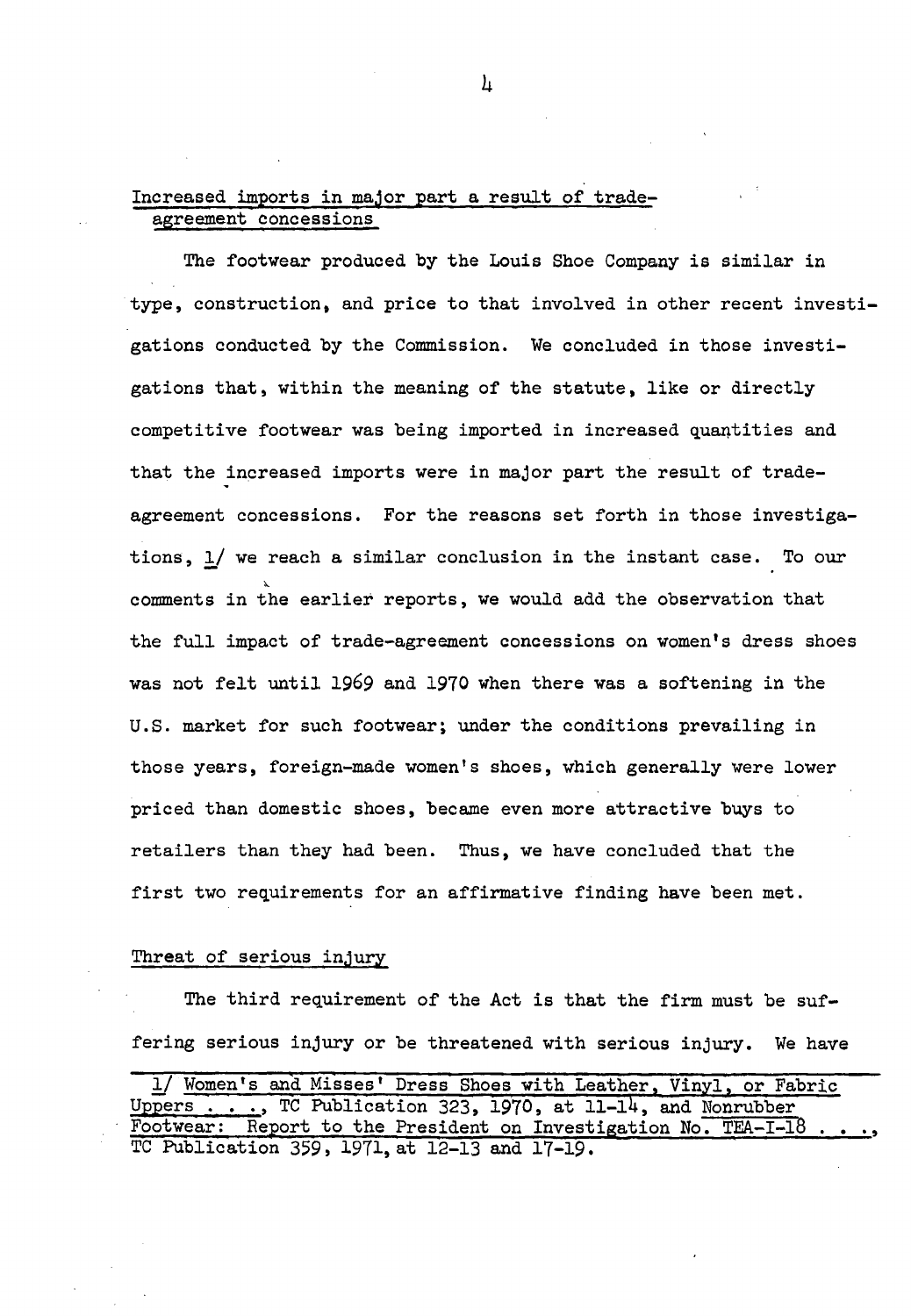interpreted serious injury to mean

"an important, crippling, or mortal injury; one having permanent or lasting consequences. Such injuries are distinguished from the less important and temporary injuries which domestic concerns are expected to absorb without governmental assistance." 1/

The evidence at hand clearly indicates that the Louis Shoe Company is threatened with such serious injury. \* \*  $*$ Serious injury to the firm is imminent should its financial condition continue to deteriorate.

#### Imports are the major factor in threatening to cause serious injury

The final requirement is that increased imports resulting from trade-agreement concessions must be the major factor in threatening to cause serious injury to the domestic firm. The requirement is satisfied if the serious injury would not be threatened were it not for the increased imports.

In other recent investigations relating to footwear, we have pointed out that U.S. imports of women's footwear have increased greatly in recent years, both in absolute volume and in relation to U.S. consumption. Imports of women's dress and casual shoes increased from about 67 million pairs in 1965 to 165 million pairs in 1970. During this period, such imports increased their share of the market

<sup>1/</sup> Pianos and Rarts Thereof: Report to the President on Investigation No. TEA-I-14  $\ldots$ , TC Publication 309, 1969.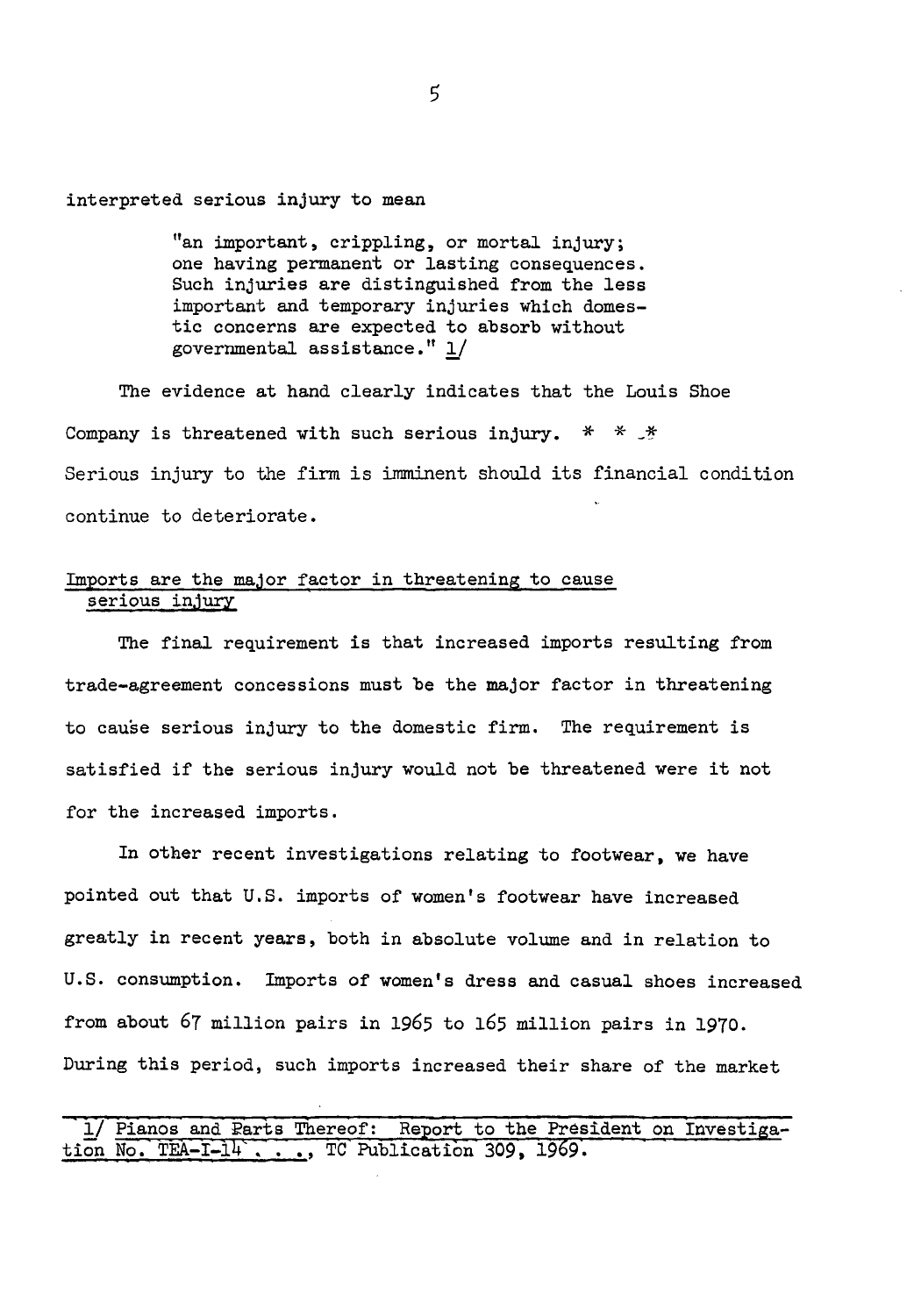from 17 percent to 40 percent. With respect to women's dress shoes alone, imports supplied nearly 20 percent of domestic consumption in 1970, compared with 2 percent in 1965. We have concluded in this investigation that the threat of serious injury to the Louis Shoe Company would not exist but for the greatly increased concessiongenerated imports of women's footwear. Thus, we find that the fourth requirement of the statute has been satisfied.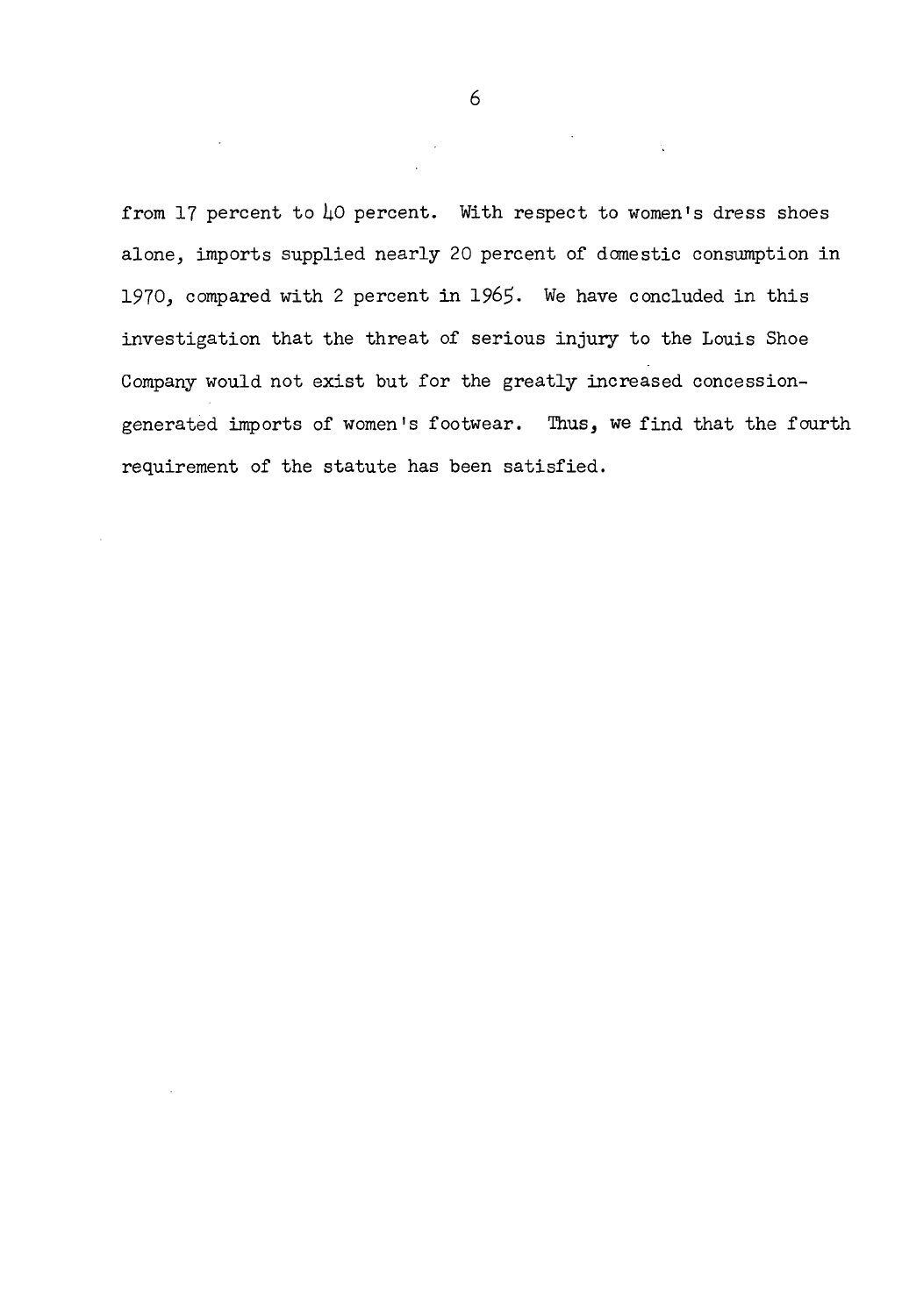## Views of Commissioners Sutton and Leonard

Our determination in the instant case is negative because the increase in imports of any footwear like or directly competitive with that produced by the Louis Shoe Company is not the result in major part of concessions granted under trade agreements. Our reasoning in support of this detennination is set forth in the separate statements of our views in the Commission's report on nonrubber footwear submitted to the President on January 16, 1971. 1/

1/ Nonrubber Footwear: Report to the President on Investiga-<br>tion No. TEA-I-18 . . ., TC Publication 359, 1971, pp. 25-47.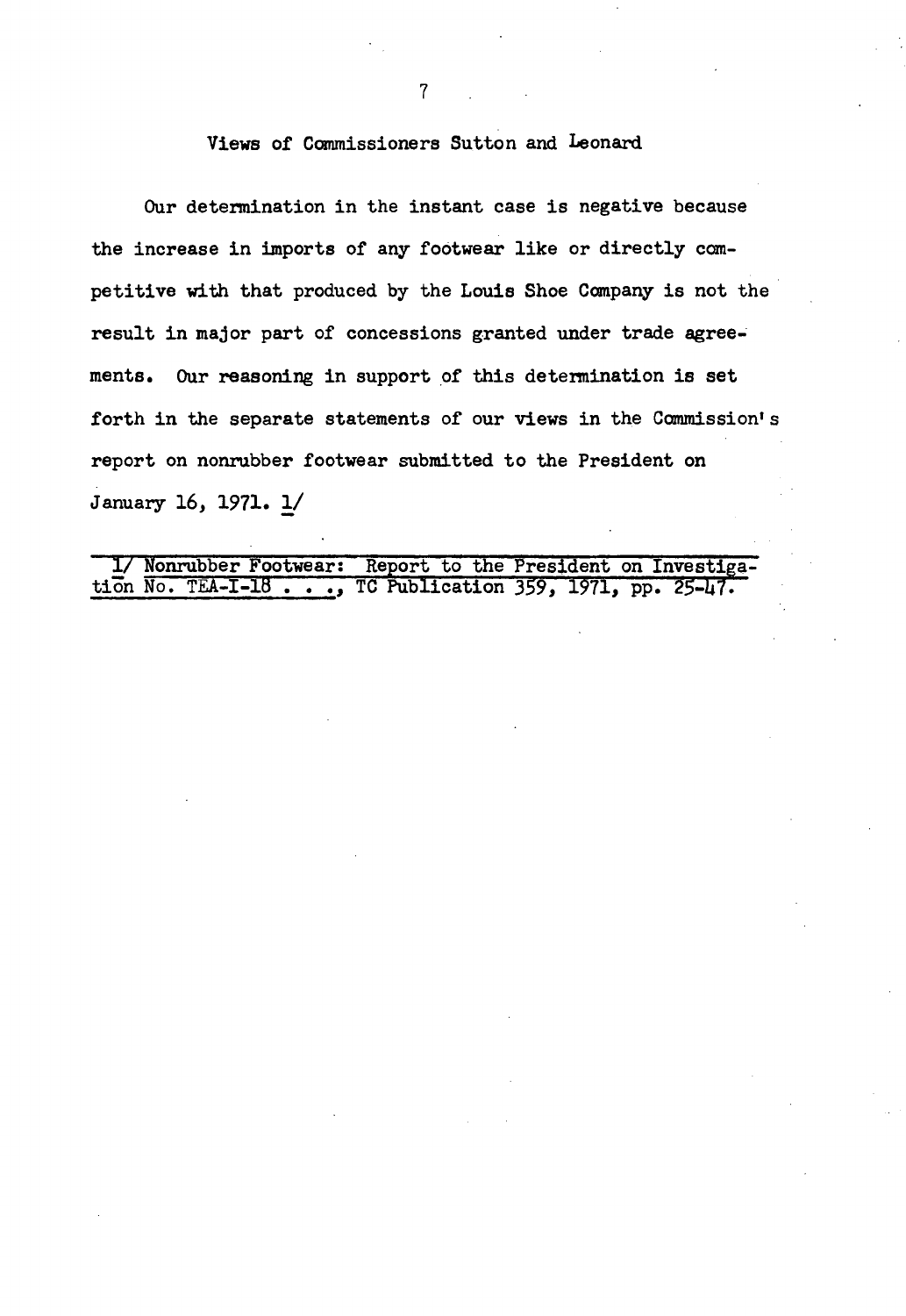$\label{eq:2.1} \frac{1}{\sqrt{2}}\left(\frac{1}{\sqrt{2}}\right)^{2} \left(\frac{1}{\sqrt{2}}\right)^{2} \left(\frac{1}{\sqrt{2}}\right)^{2} \left(\frac{1}{\sqrt{2}}\right)^{2} \left(\frac{1}{\sqrt{2}}\right)^{2} \left(\frac{1}{\sqrt{2}}\right)^{2} \left(\frac{1}{\sqrt{2}}\right)^{2} \left(\frac{1}{\sqrt{2}}\right)^{2} \left(\frac{1}{\sqrt{2}}\right)^{2} \left(\frac{1}{\sqrt{2}}\right)^{2} \left(\frac{1}{\sqrt{2}}\right)^{2} \left(\$ 

 $\mathcal{L}(\mathcal{A})$  and  $\mathcal{L}(\mathcal{A})$  $\label{eq:2.1} \frac{1}{\sqrt{2}}\int_{\mathbb{R}^3}\frac{1}{\sqrt{2}}\left(\frac{1}{\sqrt{2}}\right)^2\frac{1}{\sqrt{2}}\left(\frac{1}{\sqrt{2}}\right)^2\frac{1}{\sqrt{2}}\left(\frac{1}{\sqrt{2}}\right)^2\frac{1}{\sqrt{2}}\left(\frac{1}{\sqrt{2}}\right)^2.$  $\label{eq:2.1} \frac{1}{\sqrt{2}}\left(\frac{1}{\sqrt{2}}\right)^{2} \left(\frac{1}{\sqrt{2}}\right)^{2} \left(\frac{1}{\sqrt{2}}\right)^{2} \left(\frac{1}{\sqrt{2}}\right)^{2} \left(\frac{1}{\sqrt{2}}\right)^{2} \left(\frac{1}{\sqrt{2}}\right)^{2} \left(\frac{1}{\sqrt{2}}\right)^{2} \left(\frac{1}{\sqrt{2}}\right)^{2} \left(\frac{1}{\sqrt{2}}\right)^{2} \left(\frac{1}{\sqrt{2}}\right)^{2} \left(\frac{1}{\sqrt{2}}\right)^{2} \left(\$ 

 $\label{eq:2.1} \frac{1}{\sqrt{2\pi}}\int_{\mathbb{R}^3}\frac{1}{\sqrt{2\pi}}\int_{\mathbb{R}^3}\frac{1}{\sqrt{2\pi}}\int_{\mathbb{R}^3}\frac{1}{\sqrt{2\pi}}\int_{\mathbb{R}^3}\frac{1}{\sqrt{2\pi}}\int_{\mathbb{R}^3}\frac{1}{\sqrt{2\pi}}\int_{\mathbb{R}^3}\frac{1}{\sqrt{2\pi}}\int_{\mathbb{R}^3}\frac{1}{\sqrt{2\pi}}\int_{\mathbb{R}^3}\frac{1}{\sqrt{2\pi}}\int_{\mathbb{R}^3}\frac{1$  $\mathcal{L}^{\text{max}}_{\text{max}}$  , where  $\mathcal{L}^{\text{max}}_{\text{max}}$ 

 $\mathcal{L}^{\text{max}}_{\text{max}}$  , where  $\mathcal{L}^{\text{max}}_{\text{max}}$ 

 $\label{eq:2.1} \frac{1}{\sqrt{2}}\int_{\mathbb{R}^3}\frac{1}{\sqrt{2}}\left(\frac{1}{\sqrt{2}}\right)^2\frac{1}{\sqrt{2}}\left(\frac{1}{\sqrt{2}}\right)^2\frac{1}{\sqrt{2}}\left(\frac{1}{\sqrt{2}}\right)^2\frac{1}{\sqrt{2}}\left(\frac{1}{\sqrt{2}}\right)^2.$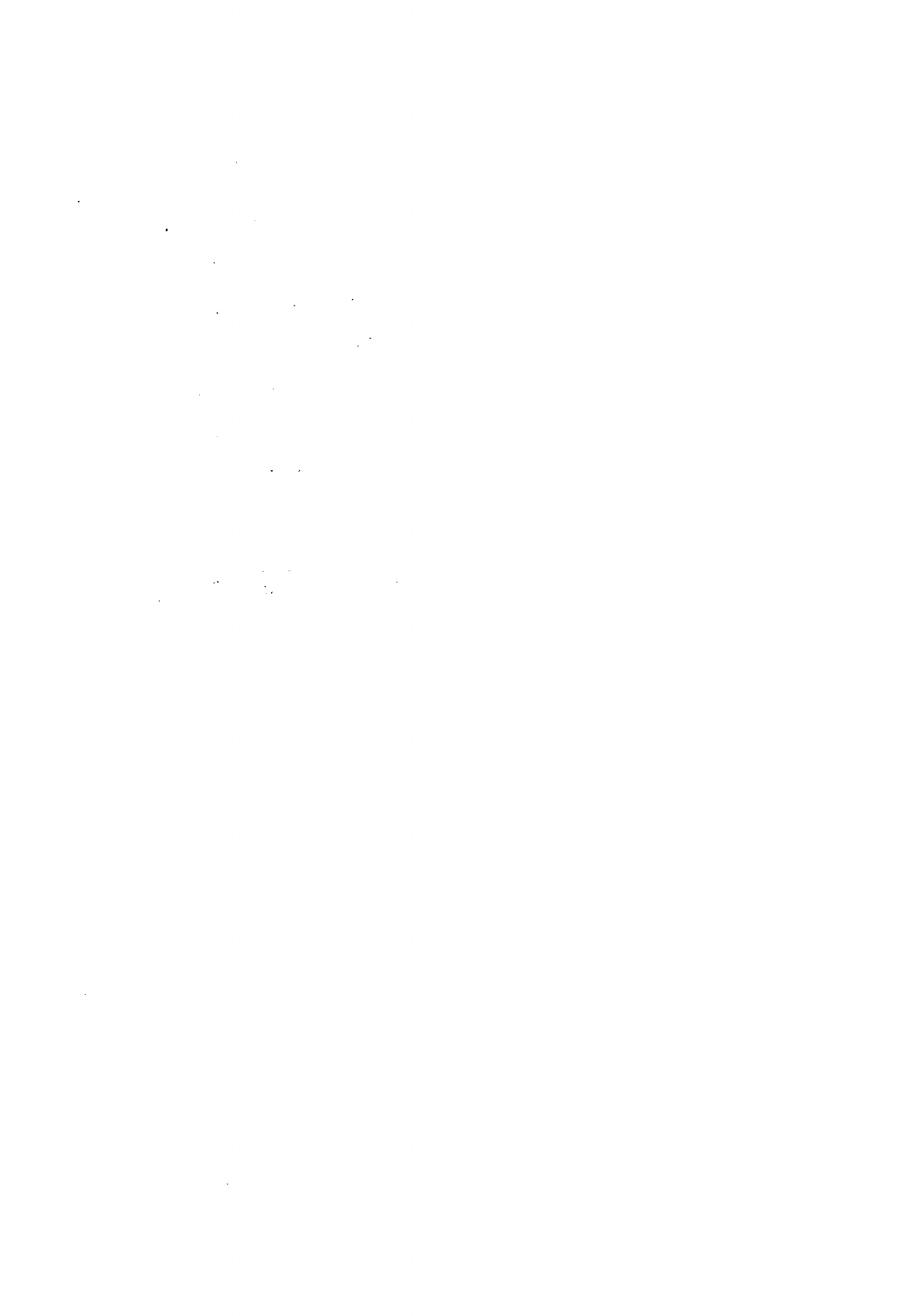#### INFORMATION OBTAINED IN THE INVESTIGATION

Description of the Articles Under Investigation

In recent years the output of Louis Shoe Co., Inc., which is still in operation, has consisted entirely of footwear for women,  $1/$  known in the trade as dress shoes made entirely by the cement process. In recent years about  $* * *$  percent of the footwear produced by the company has had uppers of vinyl;  $* * *$  percent, uppers of leather; and  $* * *$ percent, fabric uppers. The footwear produced by the company has generally retailed at  $* * *$  to  $* * *$  per pair.

The principal features of women's shoes that determine the activities for which a particular pair is suitable, and thus the trade designations such as "dress," "casual," and "slippers," are the cut of the uppers, the style and height of the heels, the material used for the uppers, the kind of ornamentation, and the material and construetion of the sole. In general or commercial usage, however, these descriptive terms for footwear may have various meanings. Some of them are specifically defined for tariff purposes in the headnotes (including the statistical headnotes) to part lA of schedule 7 of the Tariff Schedules of the United States (TSUS). 2/

1/ In this report, as in the Tariff Schedules of the United States (TSUS), the terms "women" and "misses" are used to differentiate size categories of footwear, not age of wearer, as follows: "women" refers to American women's sizes  $\mu$  and larger, and "misses" refers to American misses' sizes 12-1/2 and larger but not as large as American women's size  $\mu$ .

2/ Some of the definitions, for tariff purposes, of descriptive terms (e.g., "slippers" and "casuals"), however, apply to only a small portion of the footwear for which such terms are currently used in retail outlets; see U.S. Tariff Commission, Nonrubber Footwear: Report to the President on Investigation No. TEA-I-18 . . . , TC Publication 359. 1971, pp. A-2 to A-S.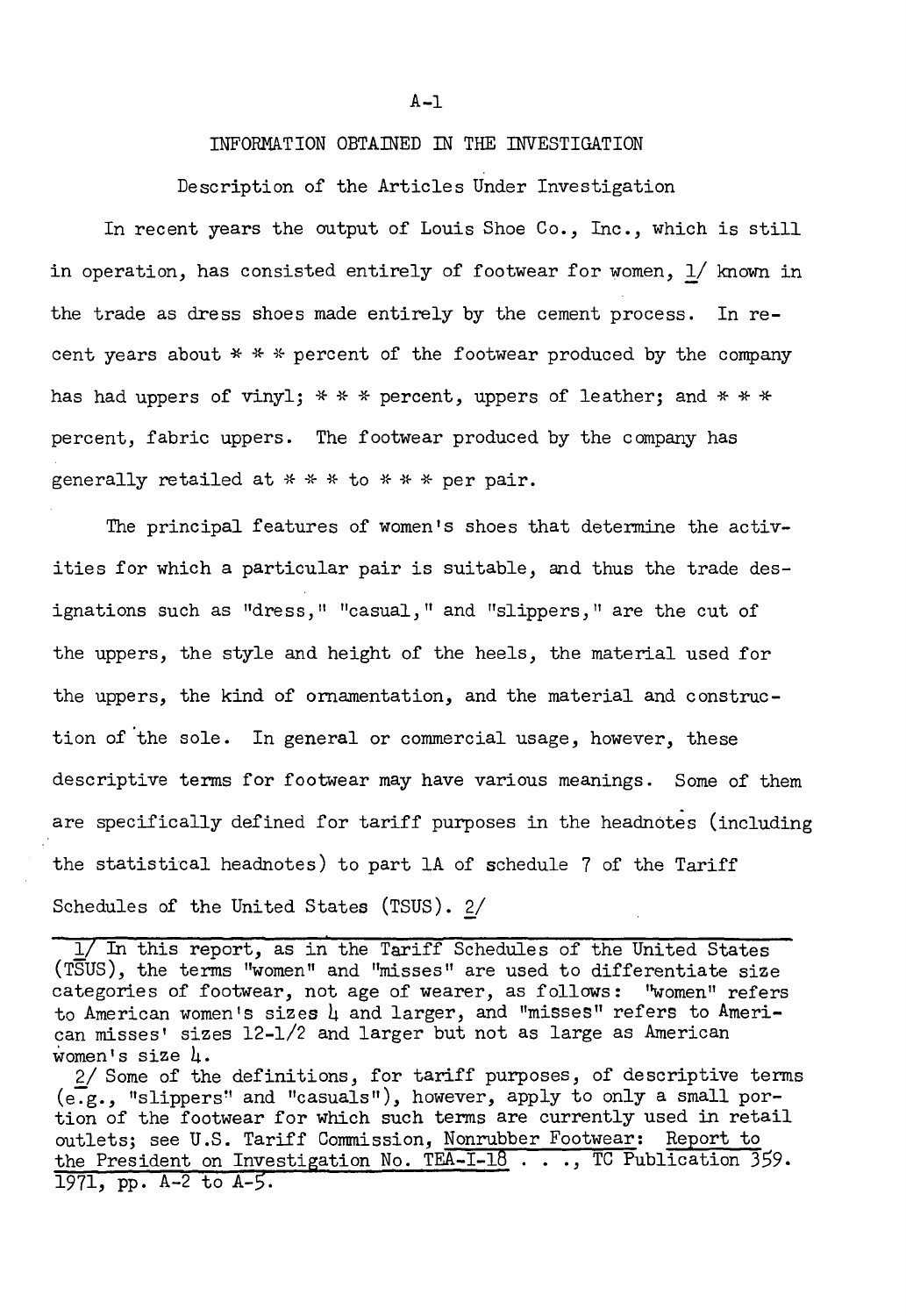In terms of U.S. retail sales, so-called dress shoes (a term not defined in the TSUS) are more important than any other type of footwear for women and misses. The term "dress shoes," originally limited only to shoes worn on formal occasions, is now used to describe footwear of the types generally worn for street wear and for business and social activities. Women's shoes intended for formal wear, which are also regarded here as dress shoes, are now frequently referred to as evening shoes, slippers, or sandals. Generally the term "dress shoes" does not refer to footwear especially made for athletic, occupational, and leisure activities.

For many years the principal type of dress shoe worn by women in the United States was the classic pump--a closed-toe, closed-back, slip-on shoe without fasteners, with lightweight soles; , and with. heels of 2 inches or higher. Depending upon fashion changes, dress shoes may be open- or closed-heeled shoes with straps, laces, or tongues over the instep and include high-heeled sandals with open toes, open heels, and uppers of narrow strips of leather or other material.

Women's lower heeled footwear for casual wear, not considered dress shoes, include low-heeled sandals and wedge-heeled shoes, loafers, desert boots, moccasins, and sneakers.

The range of styles and qualities of footwear increased greatly during the 1960's as a result of new materials, technological developments in production, and new fashions in wearing apparel. Simultaneously, consumer interest in this wide variety of footwear,

 $A-2$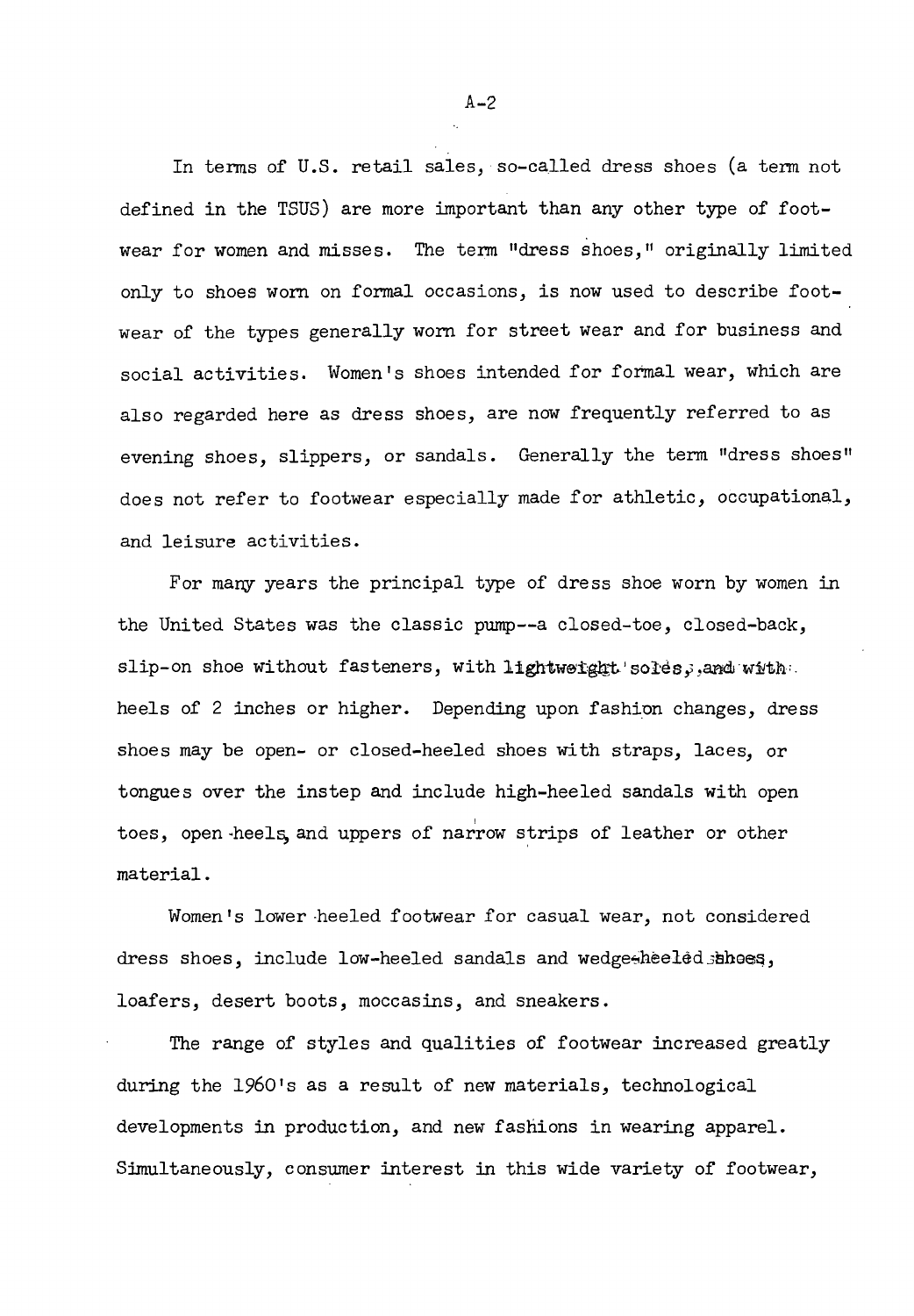as well as clothing, also increased, reflecting the changing age structure of the population, increasing per capita income, and a growth in time for leisure activities. Following these developments, the distinction between dress and casual shoes and attire diminished.

The materials used for the uppers of dress shoes are usually finer (i.e., less sturdy), and the soles lighter in weight, than those of footwear intended for athletic and certain occupational and leisure use. Uppers may be calf, kid, or reptile leathers, and silk, rayon, linen, or metallic fabrics--such as peau de soie, satin, brocade, or velvet--or supported vinyls or other plastics. Soles are of leather or plastics.

For several decades the principal method of attaching the outsole to women's shoes has been the cement process whereby the outsole (or midsole, if any) is affixed to the upper by an adhesive,without sewing. An estimated 80 percent of total U.S. output of women's and misses' shoes in recent years (and probably an even higher percentage of the output of domestic dress shoes) has been made by the cement process. The cement process permits narrow edges on the outside to give a trim appearance and produces a lighter and more flexible shoe than other processes except the turn (or turned) process. In the turn process, which is currently used in very minor degree in the United States to produce dress shoes, 1/ the footwear is initially lasted inside out and then turned right side out for the finishing operations.

 $A-3$ 

<sup>1/</sup> The turn process has been used in the United States in recent years principally to produce footwear of the types reported in the official U.S. production statistics as slippers for housewear (SIC ppnduct code 3142). Slippers are also produced by the cement process.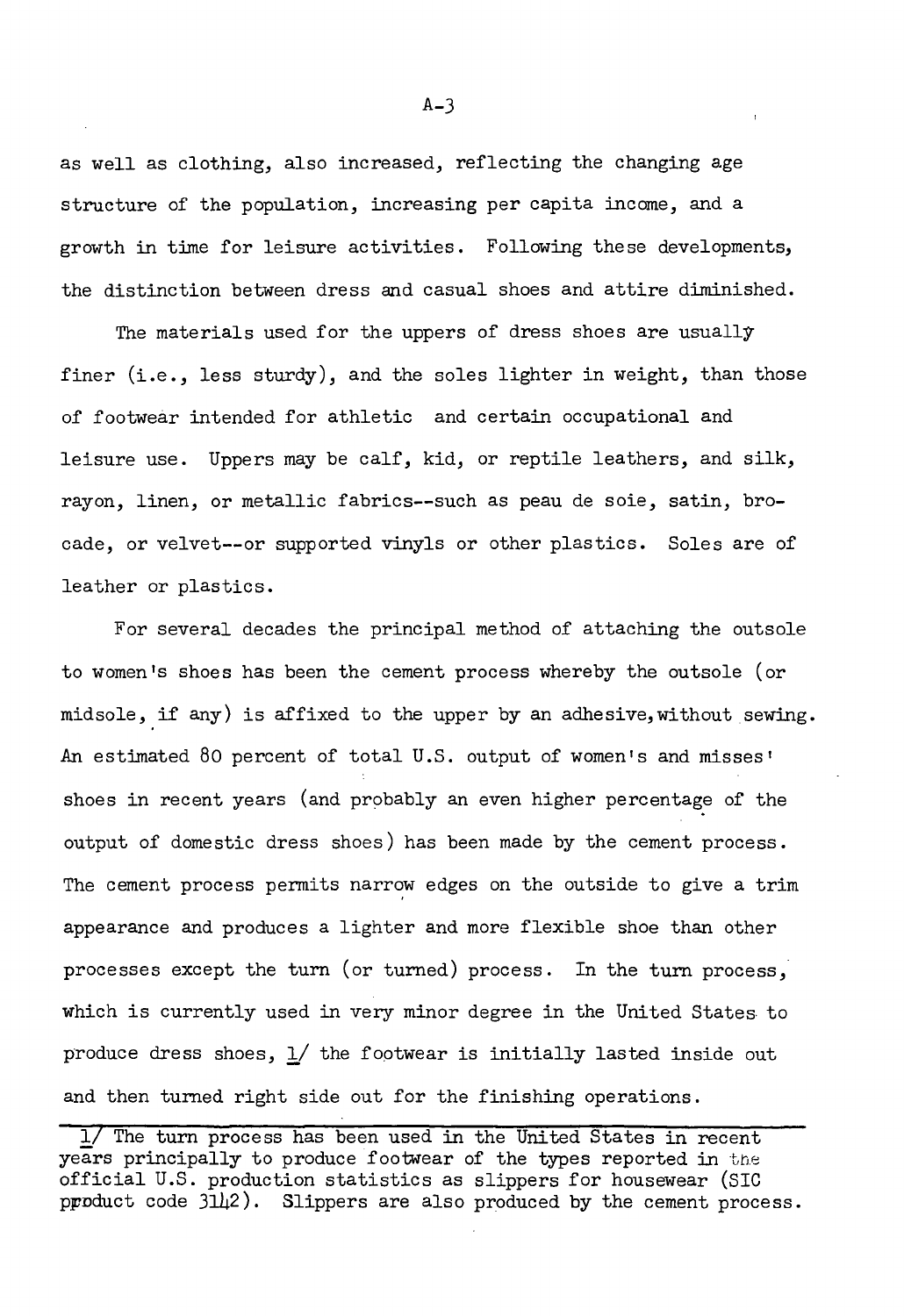Depending on the materials used, the method of construction, price line, and/or style, most imported women's dress shoes are entered under four TSUS items--700.20,  $700.43$ ,  $700.45$ , and  $700.55$ --as discussed briefly in the following paragraphs.

Imported footwear that closely resembles (in appearance, method of construction,and price lines) the women's dress shoes produced at the Louis Shoe Co. plant is classified for duty purposes under TSUS item 700.45 and, to a lesser extent, under item 700.43. Imports entered under the former TSUS item, which provides for footwear having a foreign (export) value of over \$2.50 a pair, as well as those entered under TSUS item 700.43, which provides for footwear valued not over \$2.50 a pair, consist predominantly of women's footwear in a wide range of styles, types, and prices. In terms of quantity, about half of the combined imports under these two items in 1968 and 1969 consisted of women's sandals having a selling price at retail in the range of \$1.99 to \$6.99 a pair; the remainder probably consisted predominantly of women's cement-process dress shoes of moderate prices (i.e., in the retail price range of \$8 to \$20 a pair) but included sturdy types with vulcanized or injection-molded soles, lightweight slippers suitable principally for housewear, and expensive high-fashion types (including boots) for leisure wear, as well as formal and other dress wear.

Imported women's leather footwear made by the turn or turned process and dutiable under TSUS item ?00.20 does not differ significantly in appearance or price from the leather dress shoes formerly made by the cement process in the plant here under review. Imported

 $A-L$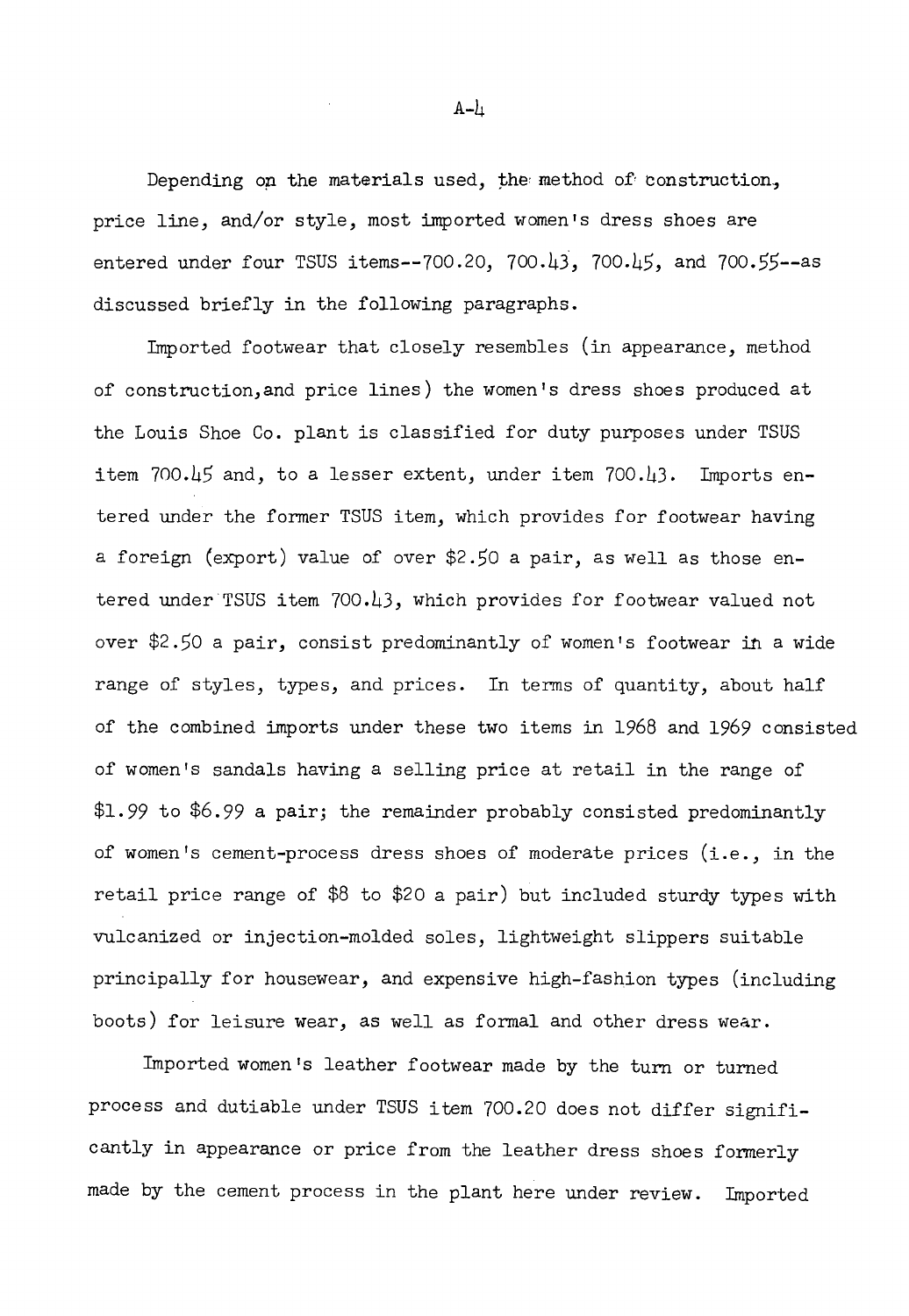shoes with uppers of peau de soie, velvet, and other kinds of fabrics used to make dress shoes for women--a type of footwear produced in negligible quantities in recent years--have been admitted under TSUS item 700.68. 1/ U.S. imports of such footwear, which have been negligible, have consisted predominantly of high-fashion styles selling at retail for \$30 or more a pair.

Women's footwear with supported vinyl uppers that has entered under TSUS item *700.55* in recent years has consisted predominantly of two groups of footwear: (1) Street shoes of sturdy construction, produced in a single width for each particular length, for sale mostly at \$3 to \$6 a pair at self-service counters in variety stores, discount stores, and department store basements and (2) folding slippers and sandals, usually selling at retail for less than \$1 a pair. It is believed that before 1970 only a negligible portion of the annual imports of women's dress shoes and boots admitted under item *700.55* retailed at more than \$10 a pair. It is estimated that in 1970, however. imports of such footwear retailing at more than \$10 a pair totaled about 1 million pairs.

## U.S. Tariff Treatment

In the Tariff Act of 1930, women's footwear of the types produced at the Louis Shoe Co. was originally dutiable under paragraph  $1530(e)$ at 20 percent ad valorem if in chief value of leather (except if having fiber uppers) and at *35* percent ad valorem if having fiber uppers.

 $A-5$ 

<sup>1/</sup> TSUS item 700.68 provides for women's and misses' leather-soled footwear with uppers of fibers and having a foreign (export) value bf over \$2.50 a pair.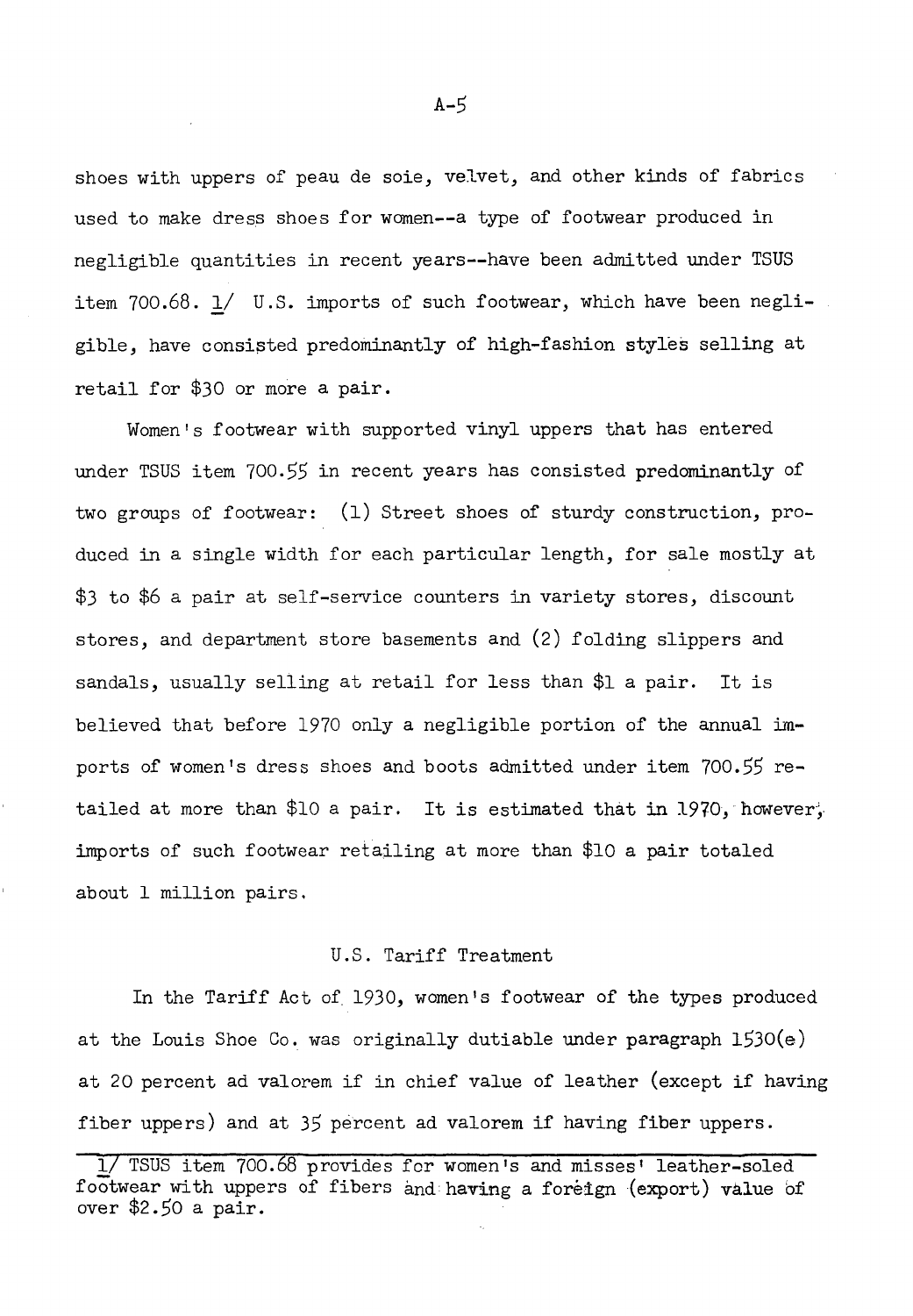Supported vinyl was not used for uppers until the late 1940's or early 1950's. During the period before the TSUS became effective, footwear with supported vinyl uppers, which is now dutiable under TSUS item 700.55, was generally dutiable, by virtue of the similitude provisions of paragraph 1559, at a rate provided for "similar" leather footwear in paragraph 1530(e), principally 20 percent. In the TSUS, effective August 31, 1963, a rate of 12.5 percent ad valorem was established for item *700.55* as the trade-agreement rate to replace the wide range of rates previously applicable to the various types of footwear provided for in this item.

Table 1 in the appendix shows for footwear of the types now dutiable under items 700.20, 700.43, 700.45, and 700.55 the reductions in rates of duty resulting from trade-agreement concessions granted under the GATT.

Table 2 in the appendix shows, for the years 1965-70, estimated U.S. imports of women's shoes admitted under the TSUS items mentioned above and the applicable rates of duty.

U.S. Consumption, Production, and Imports

During the period 1965-70, total apparent annual domestic consumption of women's dress shoes is estimated to have followed an irregular trend; it rose from about 204 million pairs in 1965 to about 231 million pairs in 1968 but declined to 197 million in 1970. As imports of women's dress shoes rose from an estimated  $\mu$  million pairs in 1965 to 32 million pairs in 1970, the share of apparent::anrual U.S. consumption of such footwear consisting of imports increased from 2 percent to 16 percent, as shown in the following table.

A-6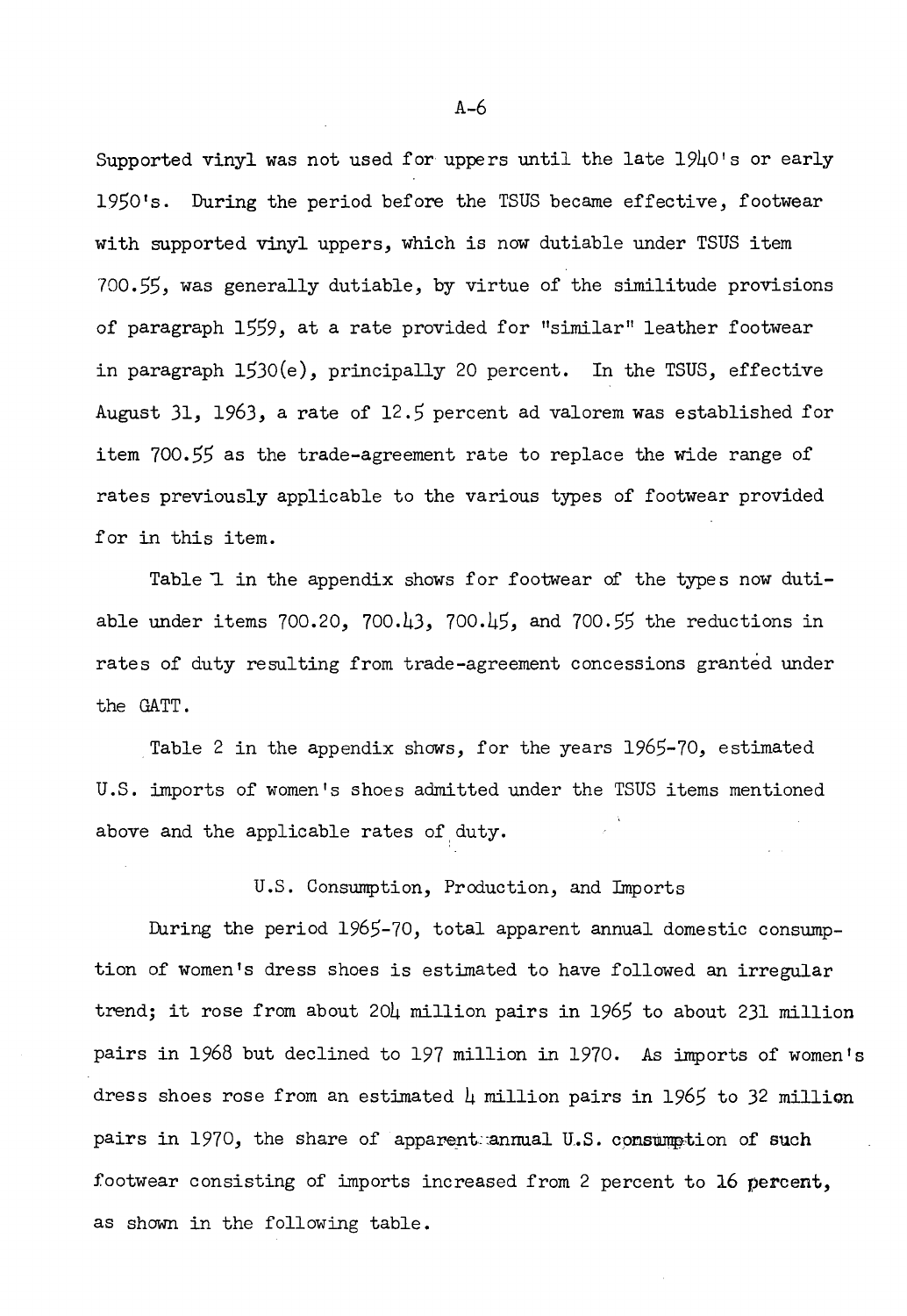| $\frac{1}{2}$ Year         | : Production : Imports : consump- : |                | : tion $1/$ | Ratio<br>: Apparent : of imports<br>to<br>apparent<br>consumption |
|----------------------------|-------------------------------------|----------------|-------------|-------------------------------------------------------------------|
|                            | Million                             | Million        | Million     |                                                                   |
|                            | pairs                               | pairs          | pairs       | Percent                                                           |
|                            |                                     |                |             |                                                                   |
| 1965 --                    | 200:                                |                | 204:        |                                                                   |
| $1966$ ---------           | 206:                                |                | 213:        |                                                                   |
| 1967------------------     | 188 :                               | 11             | 199:        |                                                                   |
| 1968 --                    | 210                                 | 21:<br>$\cdot$ | 231:        |                                                                   |
| 1969------------------     | 177                                 | 28:            | 205:        |                                                                   |
| 1970-<br>----------------- | 165:                                | 32:            | 197:        | 16                                                                |
|                            |                                     |                |             |                                                                   |

Dress shoes for women: U.S. production, imports for consumption and apparent consumption, 1965-70

1/ Data represent estimated production plus estimated imports without an allowance for exports, which in 1970 amounted to less than 1 million pairs.

Source: Estimates of the U.S. Tariff Commission based on official statistics of the U.S. Department of Commerce.

The variation in annual consumption of women's dress shoes in recent years is explained by several factors but is attributable largely to changes in the mode of dressing discussed in the section of this report on description of articles under investigation. Thus, the use of loafers, sandals, clogs, desert boots, and other boots in lieu of dress shoes has increased. Apparent annual U.S. consumption of all women's nonrubber footwear in 1965-70 is shown in the following table.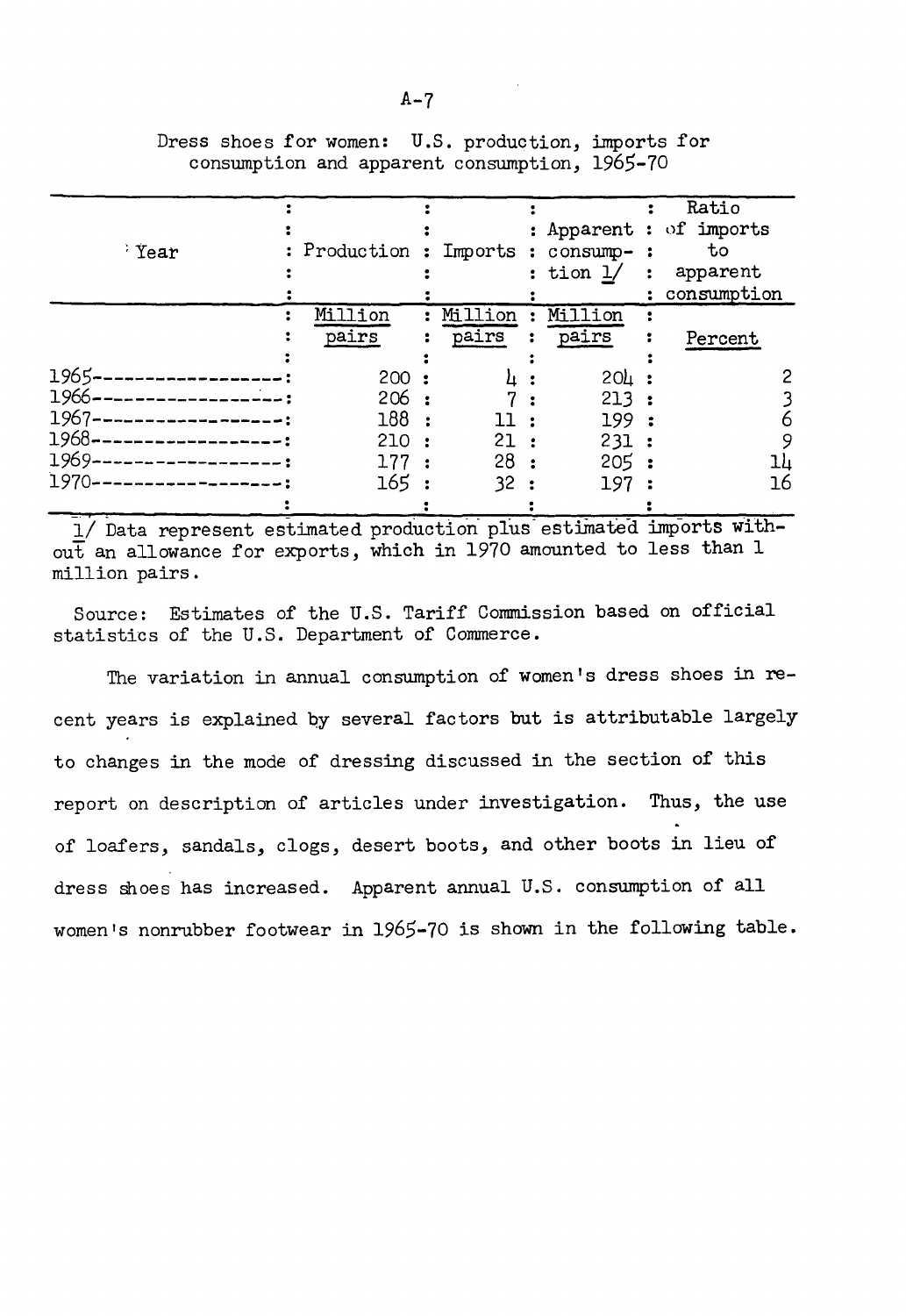Nonrubber footwear for women: U.S. production, imports for consumption, and apparent consumption, 1965-70

| Year       | $Pro-$<br>duction $1/$ <sup>:</sup> | $Im-$<br>ports $2/$                      | consump-<br>: tion $3/$ | Ratio<br>: Apparent : of imports<br>to<br>apparent<br>1<br>consumption |
|------------|-------------------------------------|------------------------------------------|-------------------------|------------------------------------------------------------------------|
|            | Million<br>pairs                    | Million<br>pairs<br>$\ddot{\phantom{a}}$ | Million<br>pairs        | Percent                                                                |
|            |                                     |                                          |                         |                                                                        |
| 1965-      | 316:                                | 67:                                      | 383:                    | 17                                                                     |
| $1966 - -$ | 320:                                | 70:                                      | 390 :                   | 18                                                                     |
| $1967 -$   | 286:                                | 96:                                      | 382:                    | 25                                                                     |
| 1968-      | 317:                                | 133:                                     | 450 :                   | 30                                                                     |
| 1969-      | 267:                                | 139:                                     | 406 :                   | 34                                                                     |
| $1970 -$   | 251:                                | 165:                                     | 416 :                   | 40                                                                     |
|            |                                     |                                          |                         |                                                                        |

1/ Production represents the output for industry No. 3141 (footwear, except house slippers and rubber footwear) as reported by the U.S. Bureau of the Census.

2/ Partly estimated from the official statistics for footwear of the kinds described in part 1A of schedule 7 of the TSUS except imports described in items 700.32, 700.51, 700.52, 700.53, and 700.60 and except zoris (very inexpensive thonged sandals of rubber or plastics), dutiable under item 700.55. Includes imports of misses'footwear, which have been negligible compared with those of women's.

3/ Apparent consumption represents U.S. production plus imports without an allowance for exports, which in 1970 amounted to about 1 million pairs; for the years 1965-69 the figures are the same as those shown in table 5 (column labeled "For women and misses") in Nonrubber Footwear: Report to the President on Investigation No. TEA-I-18 . . ., TC Publication 359, 1971.

Source: Compiled from official statistics of the U.S. Department of Commerce, except as noted.

U.S. imports of women's footwear under TSUS items 700.20, 700.43,

Î,

700.45, and 700.55, shown in table 2 in the appendix, in the aggregate

accounted for 92 percent of the 1970 imports in the table above.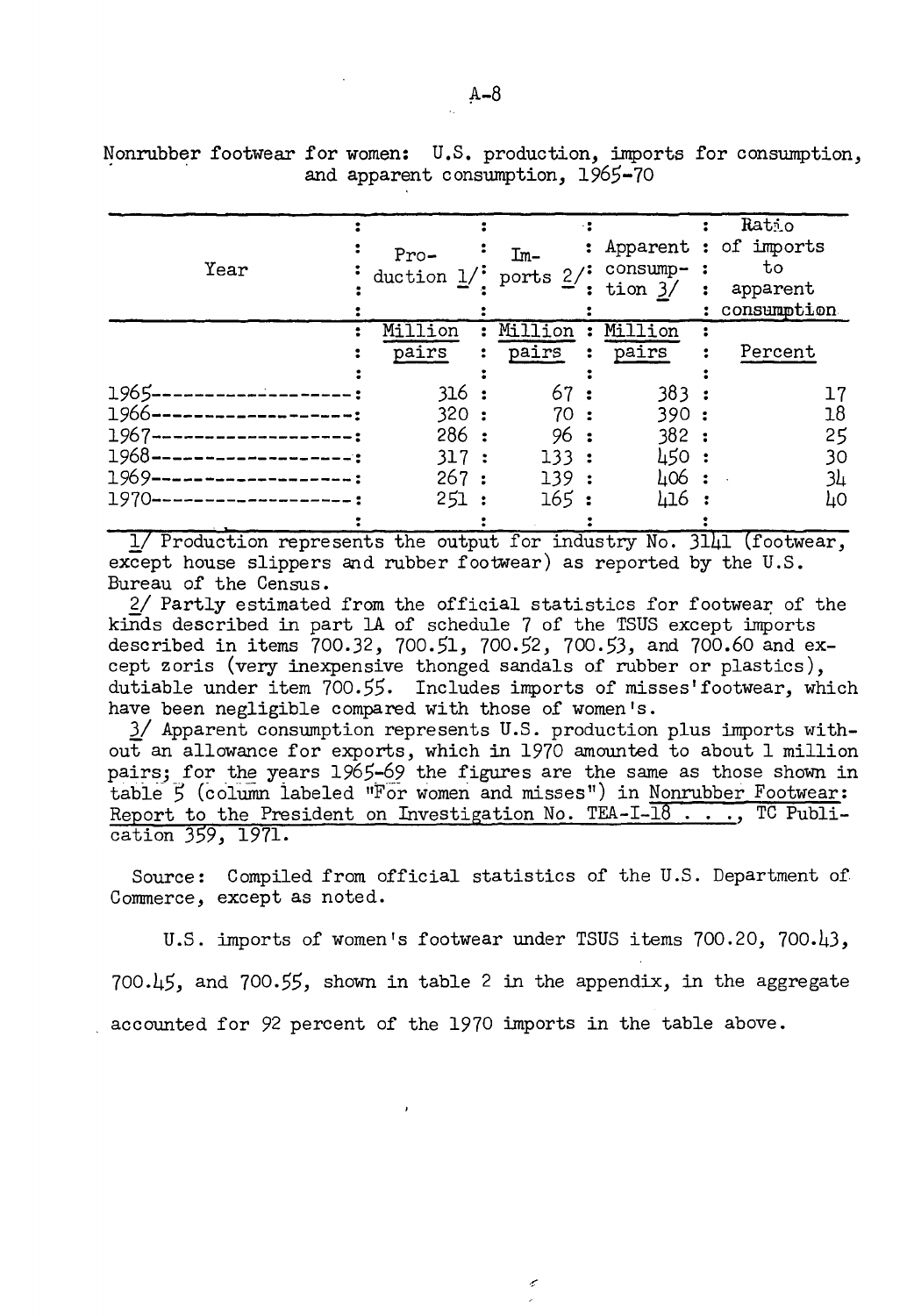#### Prices in the U.S. Market

Nonrubber footwear is often produced and marketed with a specifie retail price in mind. A given shoe will be wholesaled at a price that will give the retailer a certain percentage markup if retailed at a projected price--for example, \$7.99. Conforming to this general practice, the Louis Shoe Co. produced women's dress shoes to retail in the range of  $* * *$  to  $* * *$  per pair. In 1969-70 the average unit value of Louis' factory sales ranged from  $* * *$  to  $* * *$ 

In the course of its investigation on nonrubber footwear,  $1/$  the Commission obtained, by questionnaire, datenon prices from domestic producers and importers. The percentage distribution of domestic producers' and importers' sales of nonrubber footwear for women and misses, by types and price ranges, is given **for** 1969 in the following two tables.

1/ Nonrubber footwear: Report to the President on Investigation No. TEA-I-18 • • . , TC Publication *359,* 1971.

#### A-9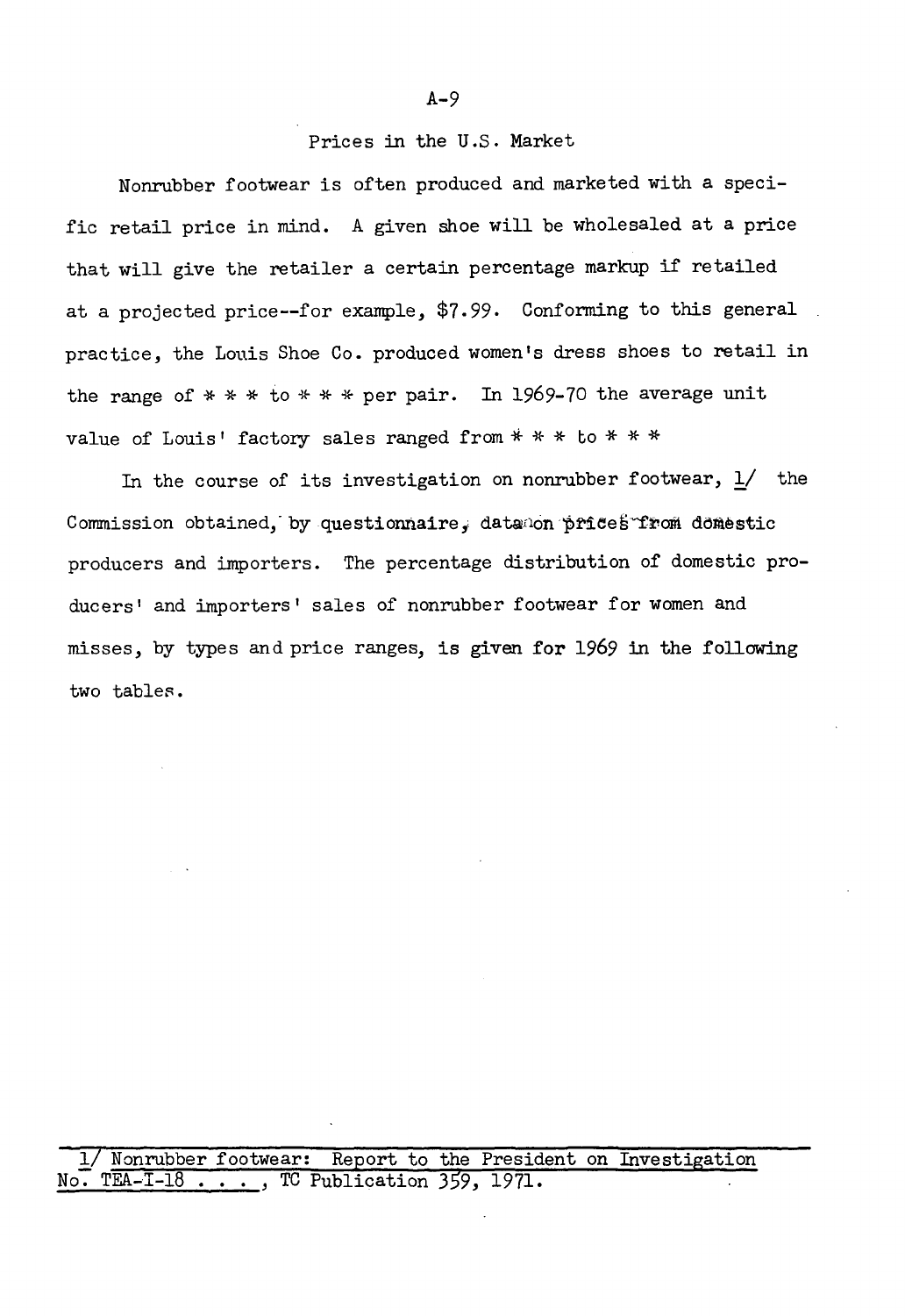Nonrubber footwear: Percentage distribution of U.S. producers' sales of footwear for women and misses, by types 'and price ranges, 1969

| Manufacturers'<br>selling price per<br>pair, f.o.b.                                                                                     | Women's<br>Wedge heel, any                                 | : Misses                    | :Women's<br>$:$ and<br>:misses' |                      |
|-----------------------------------------------------------------------------------------------------------------------------------------|------------------------------------------------------------|-----------------------------|---------------------------------|----------------------|
| plant or warehouse                                                                                                                      | height, or open toe, : Other :<br>: not over 8/8 in. heel: |                             |                                 |                      |
| Less than \$1.81------:<br>$$1.81$ to $$2.40-----$ :<br>$$2.41$ to $$3.00-----$<br>$$3.01$ to $$4.20-----$ :<br>$$4.21$ to $$6.00-----$ | 2<br>ħΙ<br>29 :                                            | 2<br>$2\mu$ :<br>13:        | և8<br>16:                       | 33<br>17             |
| $$6.01$ to $$7.80-----$ :<br>$$7.81$ to $$10.20----$ :<br>$$10.21$ and over------:<br>$Total-----$                                      | 9.<br>9 :<br>100:                                          | 15 :<br>28 :<br>10:<br>100: | 23:<br>100:                     | 15<br>17<br>8<br>100 |

Source: Compiled from data supplied by producers in connection with Tariff Commission Investigation No. TEA-I-18.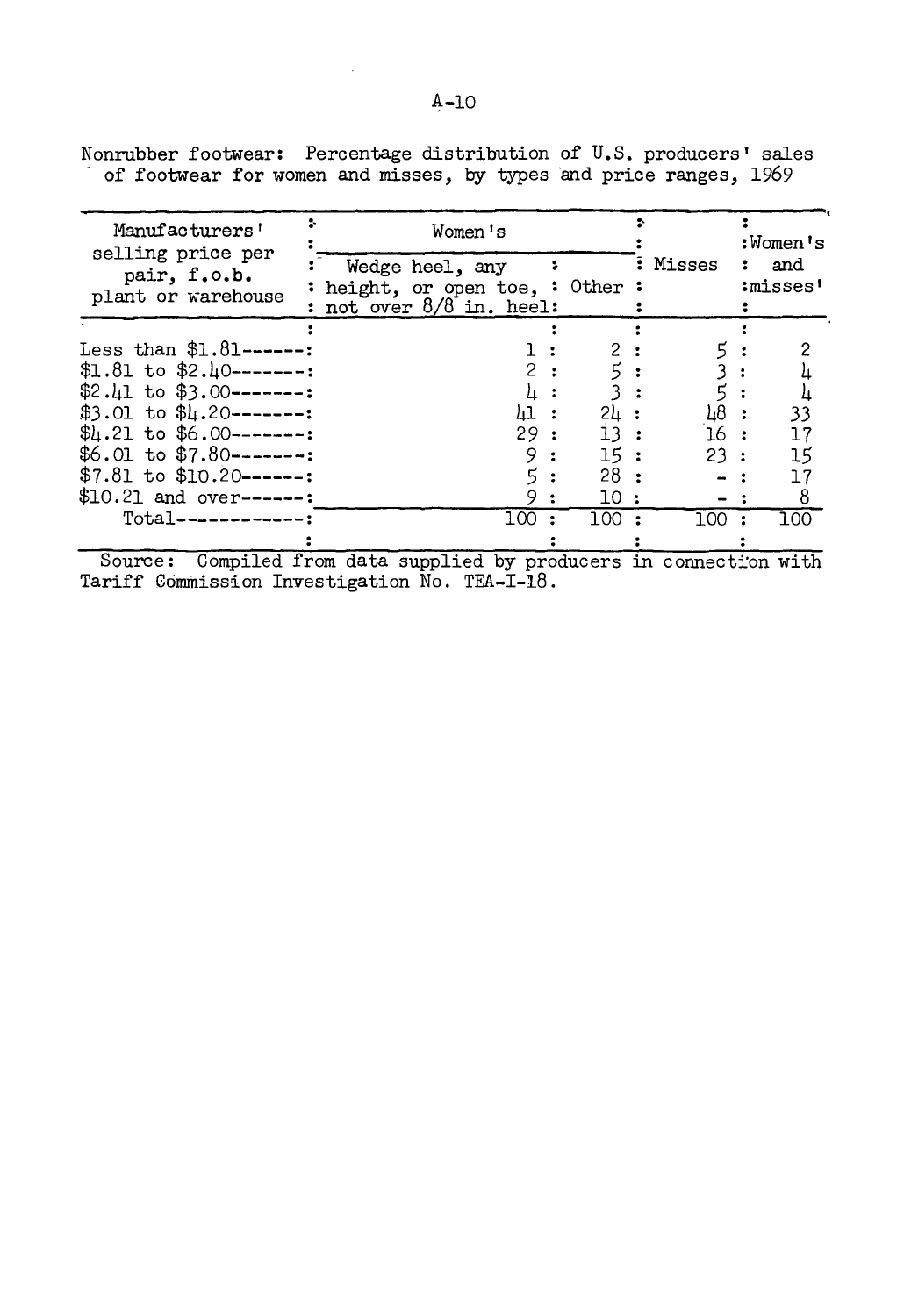Nonrubber footwear: Percentage distribution of U.S. importers' sales of footwear for women and misses, by types and price ranges. 1969

| Importers' selling<br>price per pair, |                  |  | Footwear of leather |  |                  |    | Footwear of plastics 1/ |     |
|---------------------------------------|------------------|--|---------------------|--|------------------|----|-------------------------|-----|
| f.o.b. point<br>of shipment           | Other<br>Sandals |  | Sandals             |  | Other            |    |                         |     |
|                                       |                  |  |                     |  |                  |    |                         |     |
| Less than $$1.21------:$              |                  |  | 2/                  |  | 67 :             |    |                         | 35  |
| $$1.21$ to $$1.80$ --------:          | 11:              |  | $\overline{2}$ /    |  | 30:              |    |                         | 35  |
| $$1.81$ to $$2.40------$ :            | 39:              |  |                     |  |                  | 2: |                         | 22  |
| $$2.41$ to $$3.00------:$             | 12:              |  | 2:                  |  | $\overline{2}$ / |    |                         |     |
| $$3.01$ to $$4.20$ --------:          | 16 :             |  | 8:                  |  | $\overline{2}$   |    |                         |     |
| $$4.21$ to $$6.00------:$             | 12:              |  | 44 :                |  | $\overline{2}$ / |    |                         |     |
| $$6.01$ to $$7.80------$ :            | 6:               |  | 10:                 |  | $\overline{2}$ / |    |                         |     |
| $$7.81$ to $$10.20-----$ :            | 3,               |  | 20:                 |  |                  |    |                         |     |
| $$10.21$ and over-------:             | 21               |  | 15:                 |  |                  |    |                         |     |
| $Total-----$                          | $100-$           |  | 100:                |  | 100 -            |    |                         | 100 |
|                                       |                  |  |                     |  |                  |    |                         |     |

1/ Does not include "packables," footwear with pliant soles and uppers that are generally sold folded in a polyvinyl bag. 2/ Less than 0.5 percent.

Source: Compiled from data supplied by importers in connection with Tariff Commission Investigation No. TEA-I-18.

Price data by type of upper (leather or plastics) were obtained for sales by importers, but such information was not available for sales by domestic producers. More than 90 percent of the imported dress footwear of plastics for women and misses was priced under \$2.40, but 75 percent of the imported dress footwear of leather was sold in the price range between \$4.20 and \$10.20. Four-fifths of domestic producers' sales of women's dress shoes sold in the price range between \$3.00 and \$10.20, but footwear with plastic uppers probably accounted for most sales in the lower end of this price range.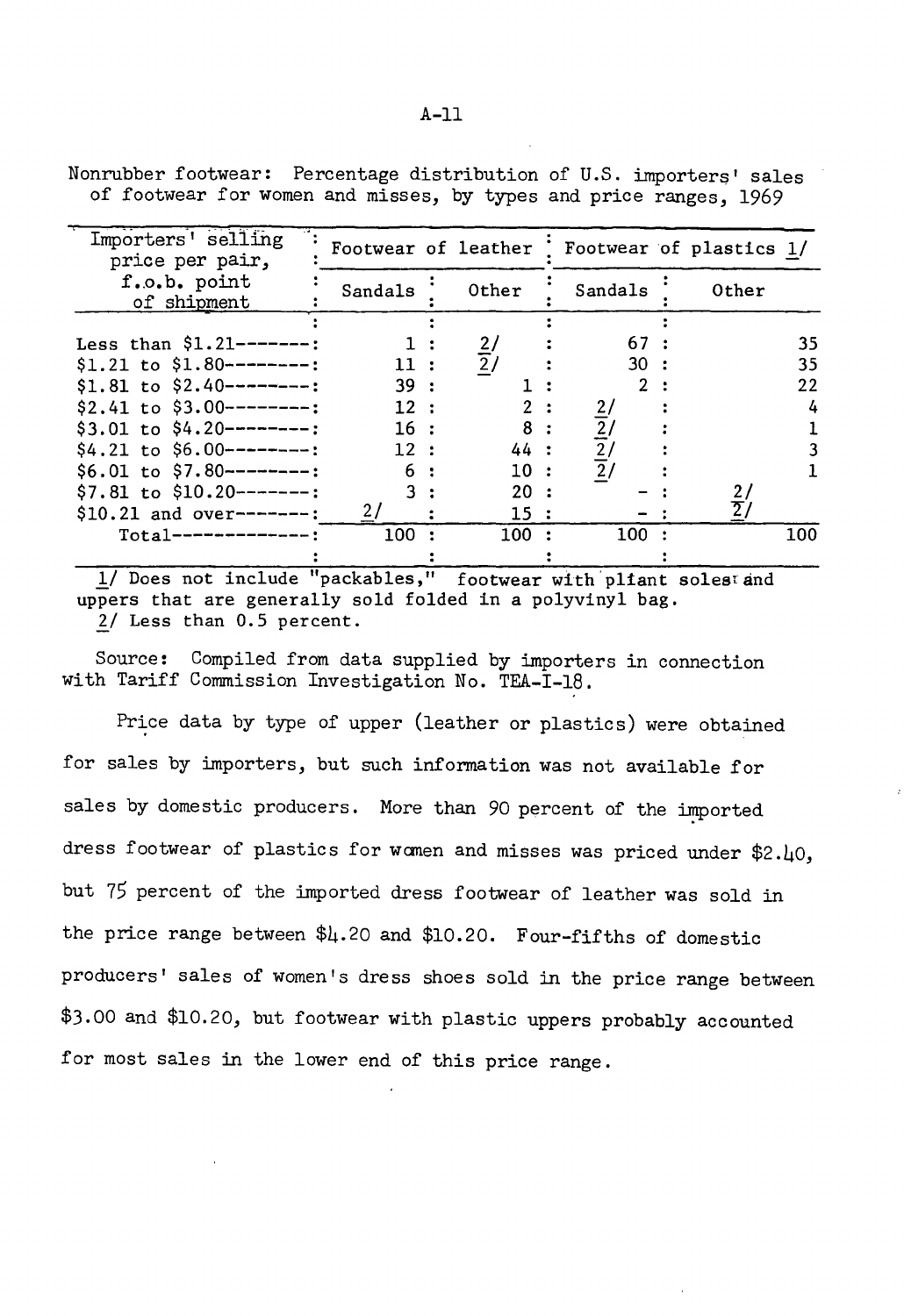# A-12 through A-17

| Data Relating to the Louis Shoe Co., Inc. |  |  |  |
|-------------------------------------------|--|--|--|

| $\pmb{\times}$            | $\sim 20$<br>$\ast$ | $\mathbb X$ | $\,$ $\,$ | $\ast$<br>$\mathcal{L}^{\pm}$ | $\ast$ | $\star$ |
|---------------------------|---------------------|-------------|-----------|-------------------------------|--------|---------|
|                           |                     |             |           |                               |        |         |
|                           |                     |             |           |                               |        |         |
|                           |                     |             |           |                               |        |         |
|                           |                     |             |           |                               |        |         |
|                           |                     |             |           |                               |        |         |
|                           |                     |             |           |                               |        |         |
|                           |                     |             |           |                               |        |         |
|                           |                     |             |           |                               |        |         |
|                           |                     |             |           |                               |        |         |
|                           |                     |             |           |                               |        |         |
|                           |                     |             |           |                               |        |         |
| $\sim 10^{11}$ km $^{-1}$ |                     |             |           |                               |        |         |
|                           |                     |             |           |                               |        |         |
|                           |                     |             |           |                               |        |         |
|                           |                     |             |           |                               |        |         |
|                           |                     |             |           |                               |        |         |
|                           |                     |             |           |                               |        |         |

 $\mathcal{L}(\mathcal{L}^{\text{max}})$  .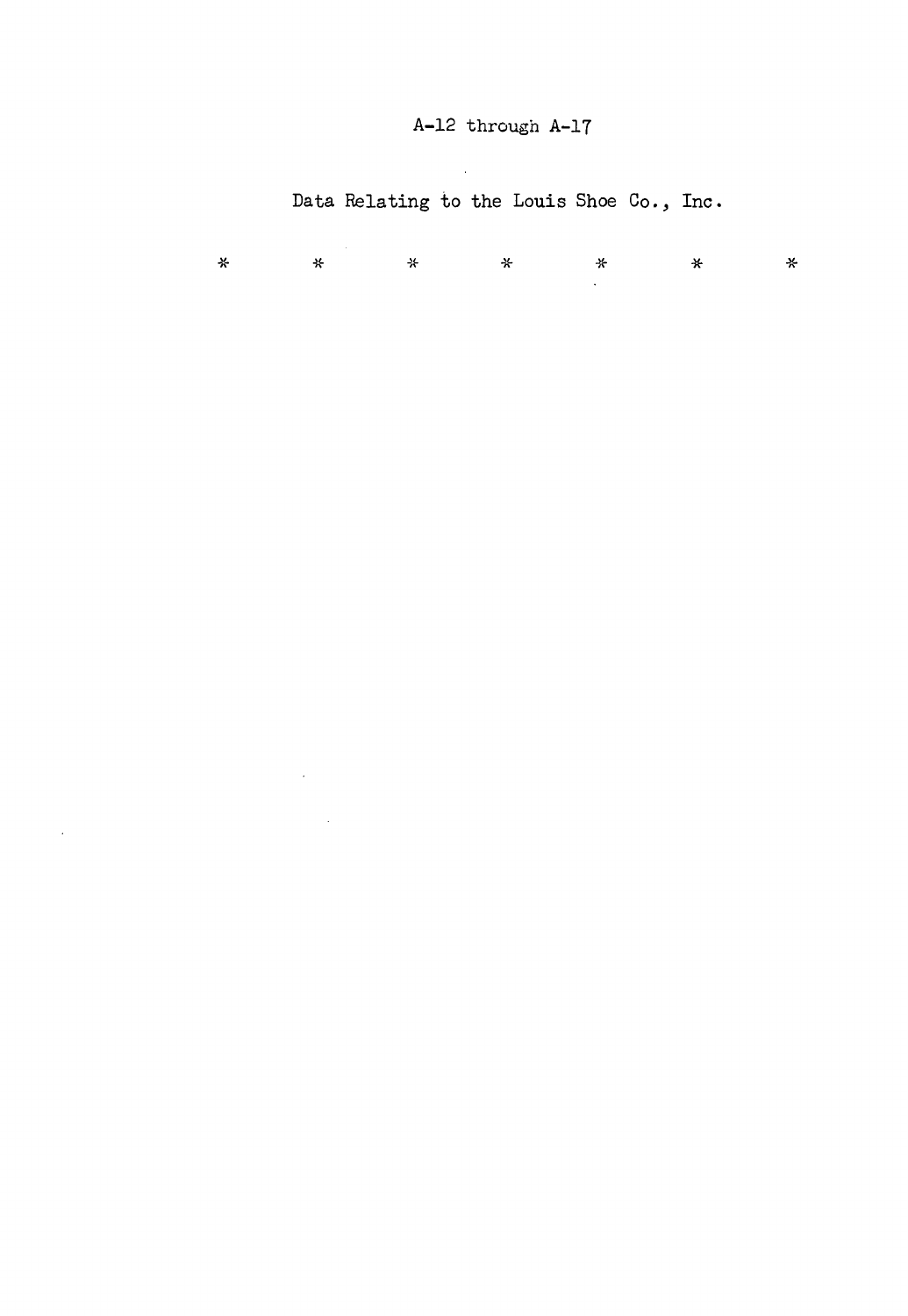# STATISTlGAL APPENDIX

 $\sim$ 

 $\label{eq:2.1} \frac{1}{\sqrt{2\pi}}\int_{\mathbb{R}^3}\frac{1}{\sqrt{2\pi}}\int_{\mathbb{R}^3}\frac{1}{\sqrt{2\pi}}\int_{\mathbb{R}^3}\frac{1}{\sqrt{2\pi}}\int_{\mathbb{R}^3}\frac{1}{\sqrt{2\pi}}\frac{1}{\sqrt{2\pi}}\frac{1}{\sqrt{2\pi}}\frac{1}{\sqrt{2\pi}}\frac{1}{\sqrt{2\pi}}\frac{1}{\sqrt{2\pi}}\frac{1}{\sqrt{2\pi}}\frac{1}{\sqrt{2\pi}}\frac{1}{\sqrt{2\pi}}\frac{1}{\sqrt{2\pi$ 

 $\bar{\mathcal{A}}$ 

 $\sim 10$ 

 $\bar{z}$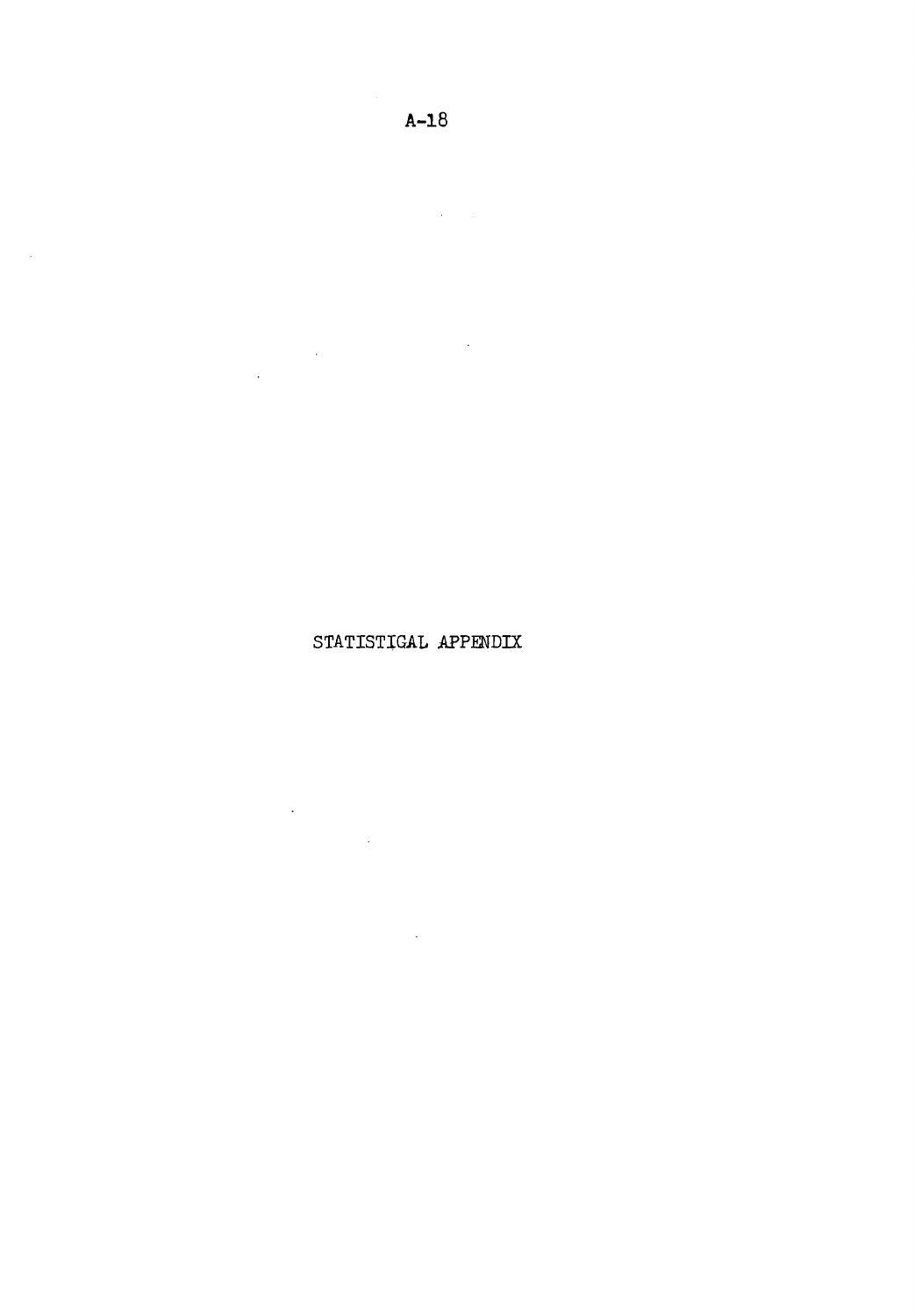| <b>TSUS</b> |                                                                               | Rate of duty                  |                                                |                                                                                                                                                                            |  |  |
|-------------|-------------------------------------------------------------------------------|-------------------------------|------------------------------------------------|----------------------------------------------------------------------------------------------------------------------------------------------------------------------------|--|--|
| item        | Abbreviated description                                                       | July 1,                       | GATT concessions 2/                            |                                                                                                                                                                            |  |  |
| No.         |                                                                               | 1934 1/                       | Rate                                           | Effective dates                                                                                                                                                            |  |  |
|             |                                                                               | ad val.                       | Percent : Percent :<br>: ad val.               |                                                                                                                                                                            |  |  |
| 700.20:     | Leather footwear:<br>Turn or turned----<br>"Other" (including cement process) | $10\%$ 3/                     | : 5%<br>4%<br>$3\%$<br>: 2.5%                  | : May 30, 1950-Dec. 31, 1967.<br>: Jan. 1, 1968-Dec. 31, 1969.<br>: Jan. 1, 1970-Dec. 31, 1971.<br>: Jan. 1, 1972.                                                         |  |  |
| 700.43:     | Valued not over \$2.50 per pair-----: 20%                                     |                               | 19%<br>: 18%<br>: 17%<br>: 16%<br>: 15%        | : Jan. 1-Dec. 31, 1968.<br>: Jan. 1-Dec. 31, 1969.<br>: Jan. 1-Dec. 31, 1970.<br>: Jan. 1-Dec. 31, 1971.<br>: Jan. 1, 1972.                                                |  |  |
| 700.45:     | Valued over $$2.50$ per pair-------                                           | 20%                           | : 18%<br>: 16%<br>: 14%<br>: 12%<br>10%        | : Jan. 1-Dec. 31, 1968.<br>: Jan. 1-Dec. 31, 1969.<br>: Jan. 1-Dec. 31, 1970.<br>: Jan. 1-Dec. 31, 1971.<br>: Jan. 1, 1972 <i>.</i>                                        |  |  |
|             | 700.55 : Footwear having uppers of supported<br>vinyl.                        | Princi-<br>pally<br>$20\%$ 4/ | $: 11\%$<br>$: 10\%$<br>: 8.5%<br>: 7%<br>: 6% | : 12.5% $5/$ : Aug. 31, 1963-Dec. 31, 1967.<br>: Jan. 1-Dec. 31, 1968.<br>: Jan. 1-Dec. 31, 1969.<br>: Jan. 1-Dec. 31, 1970.<br>: Jan. 1-Dec. 31, 1971.<br>: Jan. 1, 1972. |  |  |

Table 1.--U.S. rates of duty applicable to women's and misses' footwear of types provided for in specified TSUS items, July 1, 1934, and GATT concessions

1/ Except as noted, the rate on July 1, 1934, was the same as the original rate in the Tariff Act of-1930, effective June 18, 1930.

2/ For concessions granted in the Kennedy Round, effective Jan. 1, 1968, the table shows staged rates scheduled to become effective up to and including Jan. 1, 1972.

3/ Effective Jan. 1, 1932, the statutory rate of 20 percent ad valorem wae reduced'to 10 percent ad valorem, pursuant to sec. 336 of the Tariff Act of 1930.

 $4/$  Supported vinyl was not used for shoe uppers until the late 1940's or early 1950's. When footwear with supported vinyl uppers was imported during the 1950's and early 1960's, it was generally dutiable, by virtue of the similitude provisions of par. 1559, at the rate provided for "similar" leather footwear in par. 1530(e).

5/ The trade-agreement rate established in the TSUS, effective Aug. 31, 1963, under authority of the Tariff Classification Act of 1962 (Public Law 87-456) to replace the wide range of rates previously applicable to the various types of footwear provided for in this TSUS item.

Note.--The GATT concession rates are applicable to the products of all countries except those designated as Communist in General Headnote 3(e) of the TSUS; i.e., they are column 1 rates. Products of Communist countries are dutiable at column 2 rates, which for the TSUS items listed above except item 700.55 are the same as the rates shown for July 1, 1934. For item 700.55, the column 2 rate is 35 percent. That rate replaces the wide range of rates applicable in 1934 to the various types of footwear provided for in item 700.55.